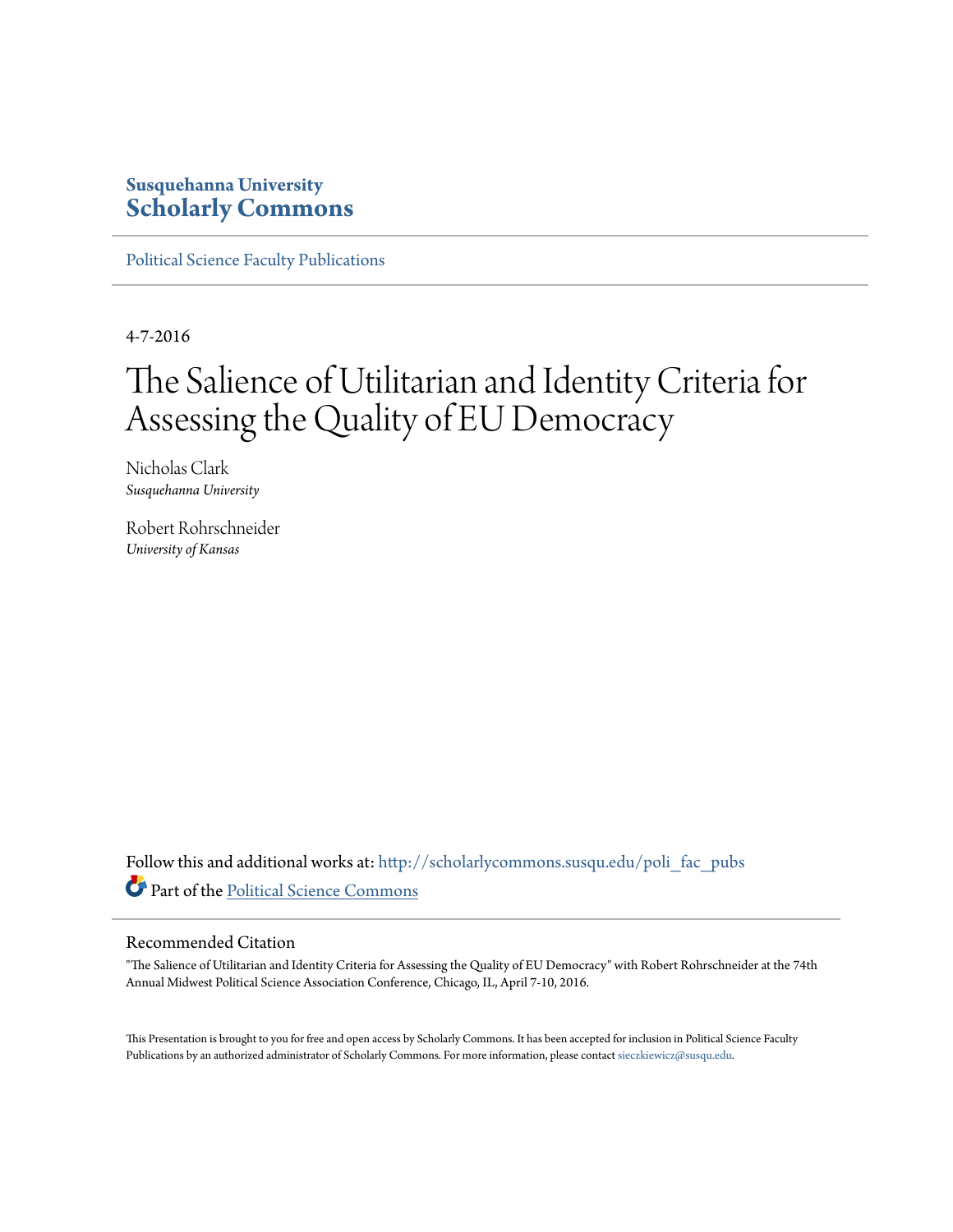# **THE SALIENCE OF UTILITARIAN AND IDENTITY CRITERIA FOR ASSESSING THE QUALITY OF EU DEMOCRACY**

Nicholas Clark Assistant Professor Department of Political Science Susquehanna University clarkn@susqu.edu

Robert Rohrschneider Sir Robert Worcester Distinguished Professor of Political Science Department of Political Science University of Kansas [roro@ku.edu](mailto:roro@ku.edu)

**ABSTRACT:** This paper aims to establish a baseline for how citizens evaluate the EU nearly a decade into the economic and transnational migration crisis. We will use a newly assembled Eurobarometer representation file (1993-2014) to examine whether mass publics have changed the basis upon which they evaluate the EU's performance. The primary question at hand is whether the current crisis is viewed by citizens mainly through the lens of economic issues, as much prior research would lead us to expect (Anderson 1998; Eichenberg and Dalton 2003) or whether the flares in nationalist cross-border skirmishes between, say German and Greek politicians, reflect a deeper nationalism that resonates with European publics when they evaluate the EU. Analyses of several Eurobarometer surveys offer support for the expectation that the influence of utilitarian considerations and, to an even greater extent, nationalism has increased since the start of the sovereign debt crisis.

Paper prepared for presentation at the 74<sup>th</sup> Annual Midwest Political Science Association Conference, April 7-10, 2016 in Chicago, Illinois.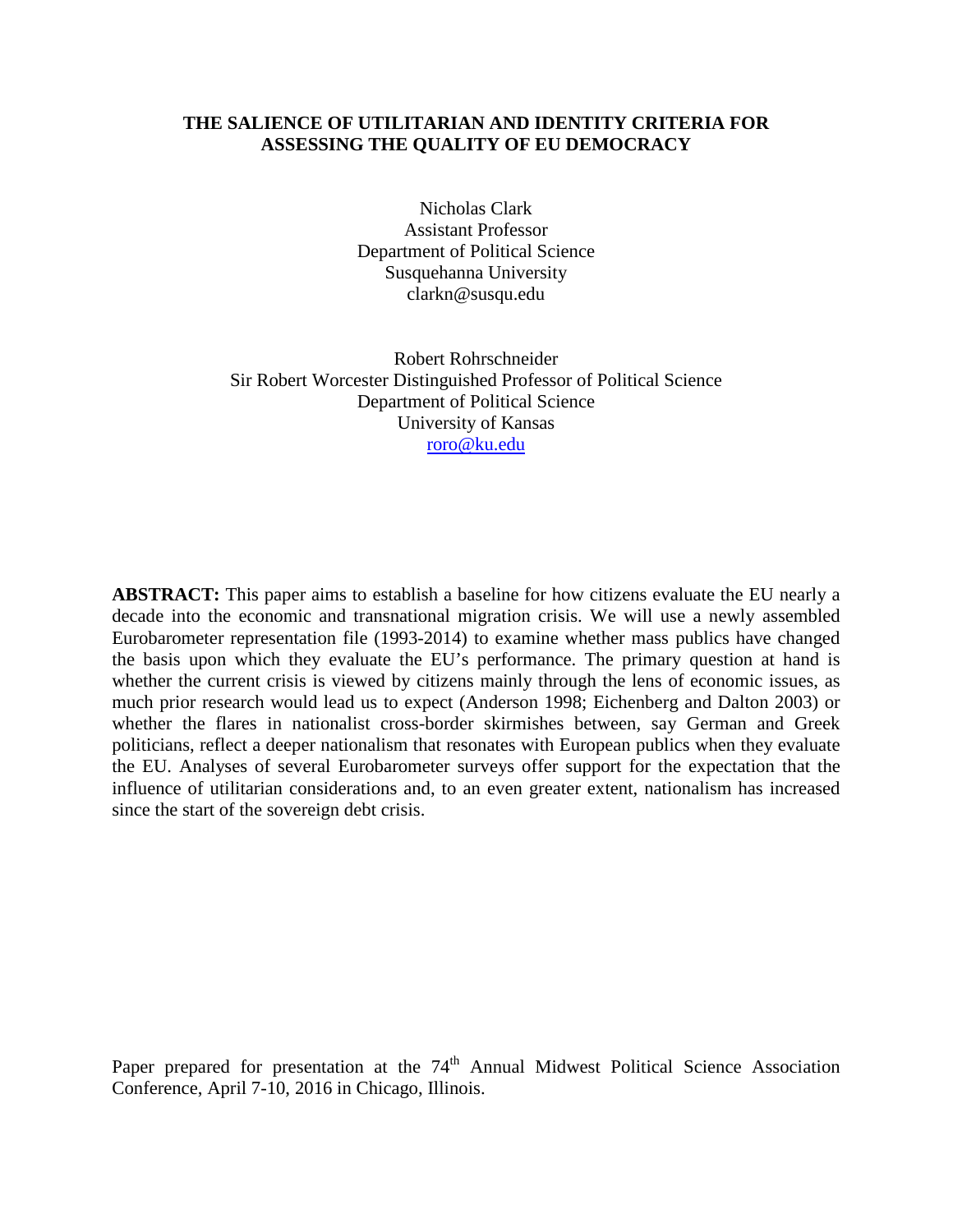This paper aims to establish a baseline for how citizens evaluate the EU nearly a decade into the economic and transnational migration crisis. We will use a newly assembled Eurobarometer representation file (1993-2014) to examine whether mass publics have changed the basis upon which they evaluate the EU's performance. The primary question at hand is whether the current crisis is viewed by citizens mainly through the lens of economic issues, as much prior research would lead us to expect (Anderson 1998; Eichenberg and Dalton 2003) or whether the flares in nationalist cross-border skirmishes between, say German and Greek politicians, reflect a deeper nationalism that resonates with European publics when they evaluate the EU.

Given this overarching objective, we assess the relative merits of instrumental versus nationalist explanations for popular evaluations about the EU in late 2014. A focus on just the past few years, however, begs the question of standards: any pattern of relative predictive strength of economic and identity factors will immediately raise questions about whether their relevance has changed since the onset of the crisis. Therefore, this paper will also examine how the relative merits of instrumental and nationalist yardsticks *have changed over time* in the public mind. It stands to reason that economic perceptions matter nowadays; even that their importance has increased since the onset of the crisis. We would be hard pressed to predict otherwise. We may also surmise that nationalist sentiments have risen recently (Hooghe and Marks 2008), though one recent analysis suggests that they actually declined in the past few years (Fligstein and Polyakova 2016). But even if we diagnose a decline in levels of nationalism, it is another question whether these sentiments relate to the EU in ways that they did not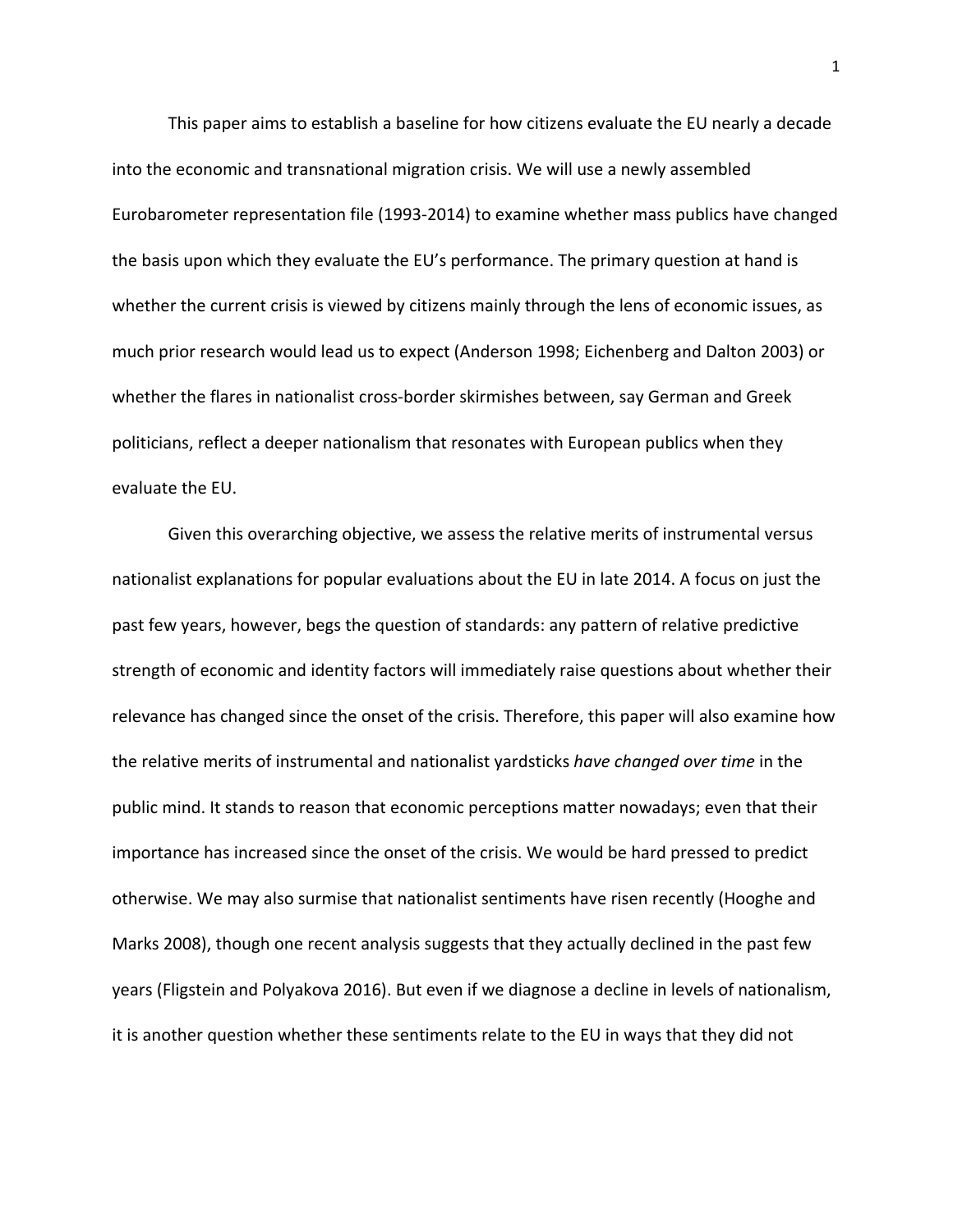before the crisis unfolded. They may increasingly structure evaluations of the EU for those who hold strong nationalist orientations, for example.

Generally, then, we ask: do publics *increasingly* evaluate the EU on the basis of its economic performance? If so, evaluations of the EU, however negative, may be primarily driven by instrumental considerations that come and go in response to economic conditions. Or are those intuitions correct which suggest that nationalist sentiments increasingly drive EU evaluations, even if levels of nationalism appear to have been contained? While cross-sectional analyses are very important in showing which factor matters the most for any point in time, we need a longer historical baseline of whether instrumental or nationalist criteria underlie the recent decline of confidence in the EU (Roth Nowak-Lehmann, and Otter 2013; Armingeon and Ceka 2013).

We take as our baseline the signing of the Maastricht treaty in 1993 for theoretical as well as data-related reasons. Theoretically, it stands to reasons that the onset of realizing political integration in Europe provides a useful marker to compare the attitudes of mass publics about the EU over time. Practically, as we will show below, our representation file contains few indicators before the 1993 Eurobarometers so that we rely on those that were conducted between 1993 and 2014. [1](#page-3-0)

#### **Instrumental Considerations, National Identity and European integration**.

There can be no doubt that the way the Euro's flawed architecture, along with the transnational migration issues, has revealed once again how divided the continent can be when

<span id="page-3-0"></span> $1$  We continually update the representation file and will make it publicly available as a beta version soon.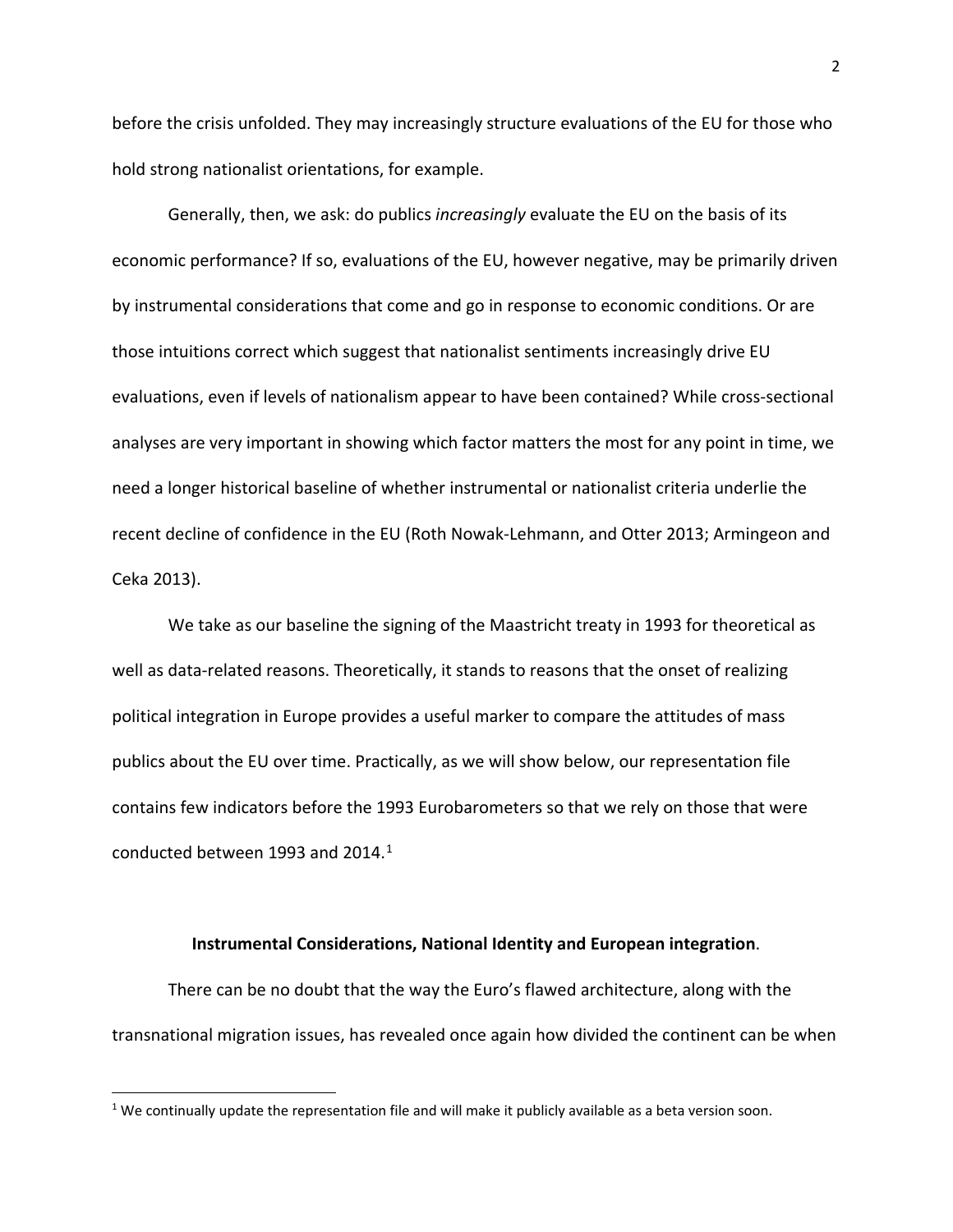its supra-national framework is called upon to solve a pressing, transnational issue. The architecture of the Euro has been severely criticized for its enormous complexity of having multiple governments coordinate the fiscal and budgetary framework of one currency (Grouwe 2013). The failure to recognize that Europe's "regions" (i.e. countries) pursue diverging interests that often cannot be reconciled—austerity versus spending comes immediately to mind—has led to a near paralysis in the EU's ability to deal with the sovereign debt crisis. The recent transnational issue of refugees from a war-torn country, along with a tide of economic migrants from outside Europe and EU-applicant countries, further reinforce the need for supranational solutions that involve complex supranational mechanisms.

Given the EU's apparent limitations to provide a functional institutional framework to solve these issues, support for the EU in various forms has dropped substantially since 2007 (Armingeon and Ceka 2013; Roth, Nowack-Lehmann, and Otter 2013). One detailed analysis shows, for instance, that most indicators show a precipitous decline of mass trust in the EU in most EU countries between 2007 and 2011, except for Scandinavian democracies (Armingeon and Ceka 2013, p. 96). The study also finds that economic perceptions and factors significantly shape mass attitudes towards the EU, thus suggesting an interpretation that emphasizes the instrumental-rational public: economic conditions deteriorated and therefore people lower their evaluations of the EU, either trust in various institutions or, as we show below, the performance of the "EU democracy".

Political parties have taken note of these developments, partially responding to the rise of anti-migrant and anti-EU sentiments as in case of the British UKIP, Hungarian Fidesz, and the French National Front; partially instigating these controversies. The rise of these parties has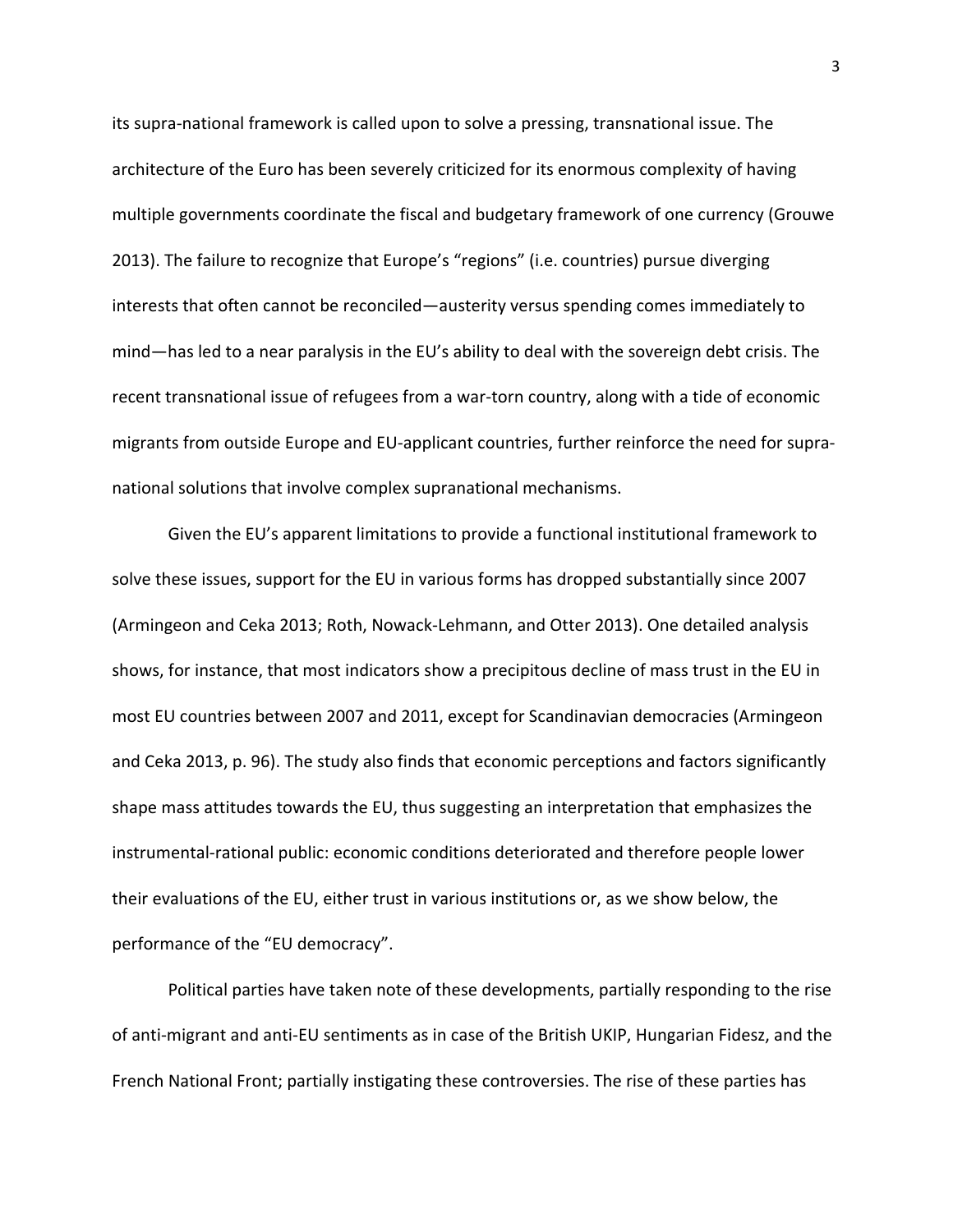especially put pressure on mainstream parties. These parties have found it difficult to respond to transnational issues, especially European integration, which tends to cross-cut socioeconomic alliances between parties and voters, thereby providing incentives for mainstream parties to downplay or blur these issues (Meguid 2008; Rohrschneider and Whitefield 2016).

But their rise also suggests that the issues over integration and especially migration may not be exclusively driven by rational-economic considerations. Some Euro-skeptic elites, like UKIP in the UK, often stress the economic implications of cross-border migration. Others, however, fuse economic motives with identity-based arguments that connect national interests to fears over economic issues and migrants. The French National Front and Hungary's Jobbik are prime examples of this fusion. But new right-wing neo-populist parties, which are less overtly stooped in an ethnic-based appeal, also appeal to a sense of nationalism in a more subtle form; for example, through their party-labels (e.g., Alternative for Germany).

What the initial rise of EU skepticism and the success of EU skeptic parties suggest is the possibility that they invoke appeals not just to an economic-rational calculus among publics but also one that is based on nationalist identities. This seems so obvious nowadays that one forgets that this "truism" has not been established—to our knowledge, there is no longitudinal analysis that traces the development of identity and EU-skepticism over time, even though some analyses clearly show that national identity mattered even during the relatively tranquil pre-crisis years (McLaren 2002; Hooghe and Marks 2008). Additionally, these intuitions raise questions about the veracity of economic accounts even for the migration-crisis era: perhaps economic issues are primarily seen through a lens of nationalism given that the debt crisis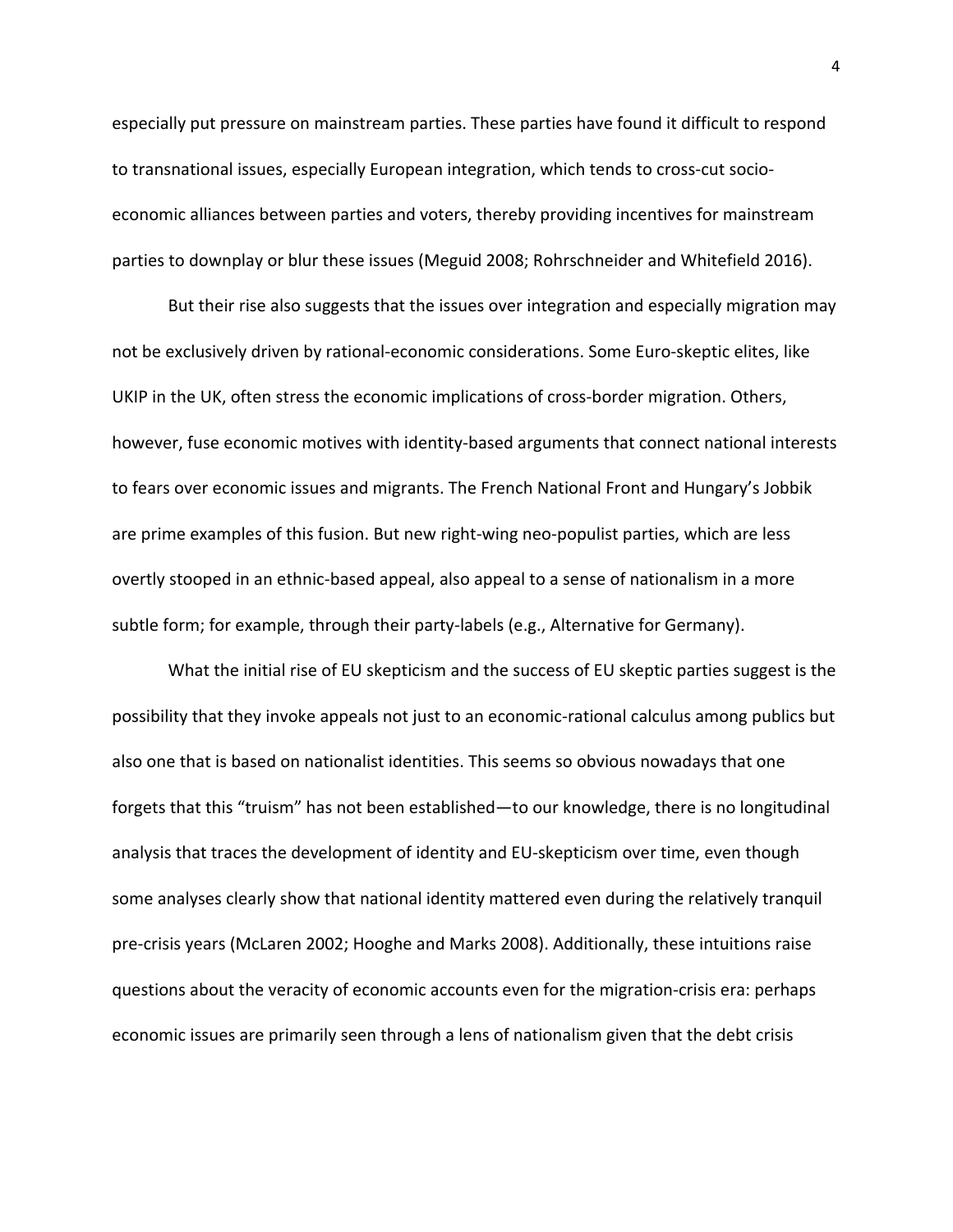involves the transfer of resources across nations. Let us therefore consider how economic and national identity may shape evaluations of the EU.

**Economic Factors.** This well-established perspective suggests in various guises that economic factors drive public evaluations of the EU. The primary line of reasoning asserts that instrumental considerations – specifically, the financial costs and benefits of European integration – determine support for the EU. In essence, evaluations are based on the EU's expected or actual effects on an individual's or the country's economic well-being. At the individual-level, the most likely EU supporters are those with the knowledge, experience and/or skill sets to take advantage of the economic opportunities created by the common market (Gabel and Palmer 1995, Duch and Taylor 1997, Gabel 1998, Hooghe, et al 2007). Moreover, individuals with significant capital assets or trade investments prefer the monetary stability and market opportunities created by European integration (Scheve 2000, Gabel 2001). At the country-level, public support for the EU varies along with both perceived and actual levels of economic growth, unemployment and inflation within each EU member state (Eichenberg and Dalton 1993, Gabel and Palmer 1995) as well as the extent of intra-EU trade and economic assistance from the EU institutions (Brinegar, et al 2004, Eichenberg and Dalton 2007).

How do economic concerns affect judgments about the EU over time? In more theoretical terms, how has the growing salience of economic issues affected the basis upon which people view a supra-national framework? To answer this question (and that of the role of identity; see below), we must consider how contextual factors shape the basis upon which individuals judge political objects. There are obviously a myriad of candidates, including the personal environment of respondents, the influence of the mass media, the stances of political

5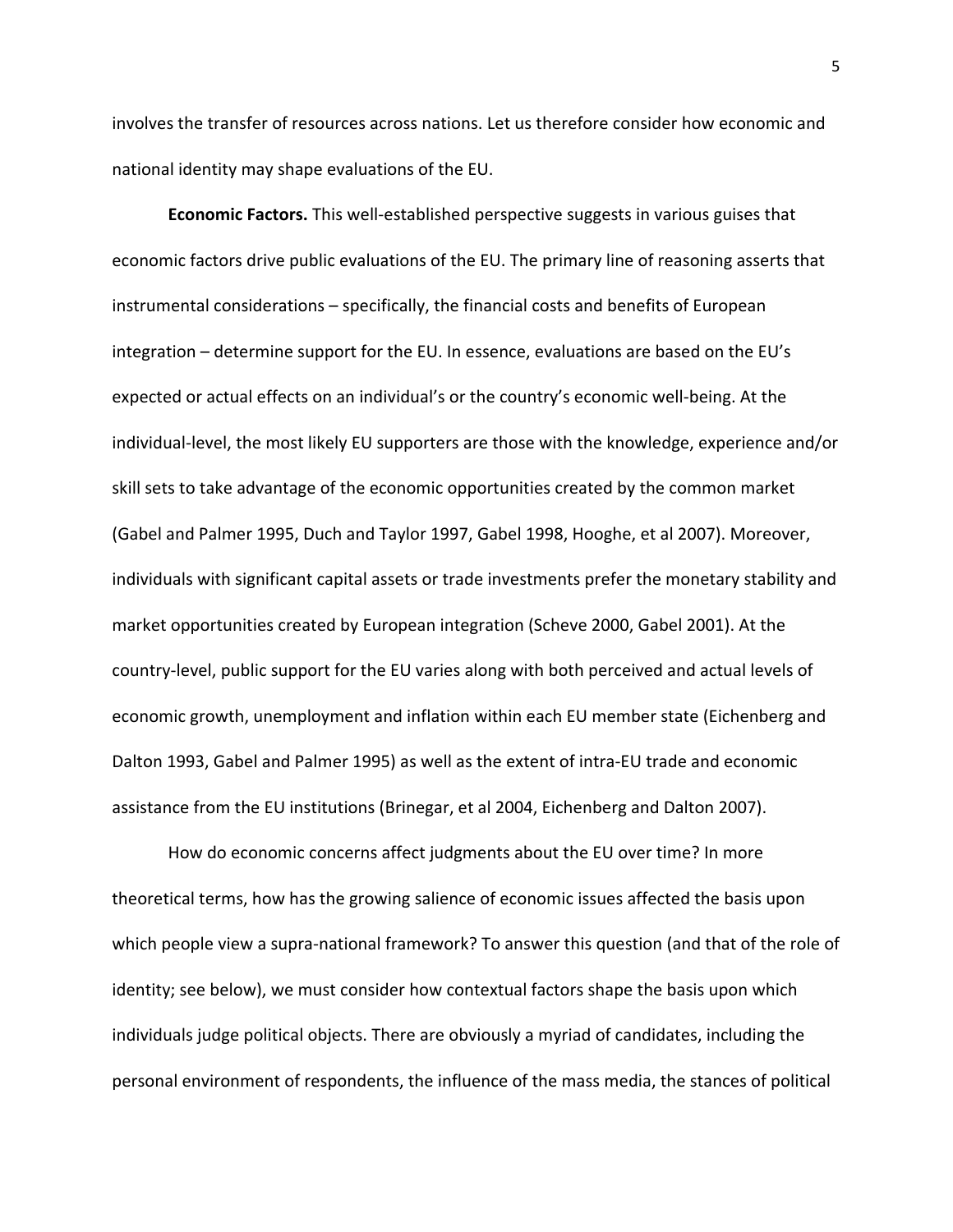elites, and many more. A macro-salience argument bundles the influence of these factors on individuals by arguing that the importance of national issues—such as the economy, the environment, the quality of institutions, migration, etc.—direct people's attention to one type of issue and away from others. The macro-salience perspective is based on the issue-framing research, which seeks to understand how the presentation of issues invokes different "considerations" (Druckman 2004). Even subtle changes in an issue's presentation can shift the basis upon which people judge political objects. In an environment that stresses law-and-order, people are more likely to support restrictions on the freedoms of extremists; stress individual liberties in an otherwise identically-worded question and people are more likely to extend this freedom even to extremists. The macro-salience theory extends and applies this individual-level mechanism to understand how changes in "context"—predominantly national factors influence the basis upon which a political stimulus is evaluated (Rohrschneider and Loveless 2010; Druckman and Parkin 2005).

The last several years offer an ideal period to investigate these questions. Over this period of time, the member states of the EU have experienced significant economic change. The sovereign debt crisis, spurred by the revelation that a number of EU member states were unable to maintain payments on their debt obligations, has depressed economic growth across Europe, prompted austerity programs that have slashed government spending on public programs and lead to sustained, record levels of unemployment in many European countries. While one might imagine even worse economic conditions, we suspect the recent changes may be enough to shift the criteria with which individuals assess the EU. The most obvious possibility is that the financial crisis has exacerbated economic insecurities and elevated the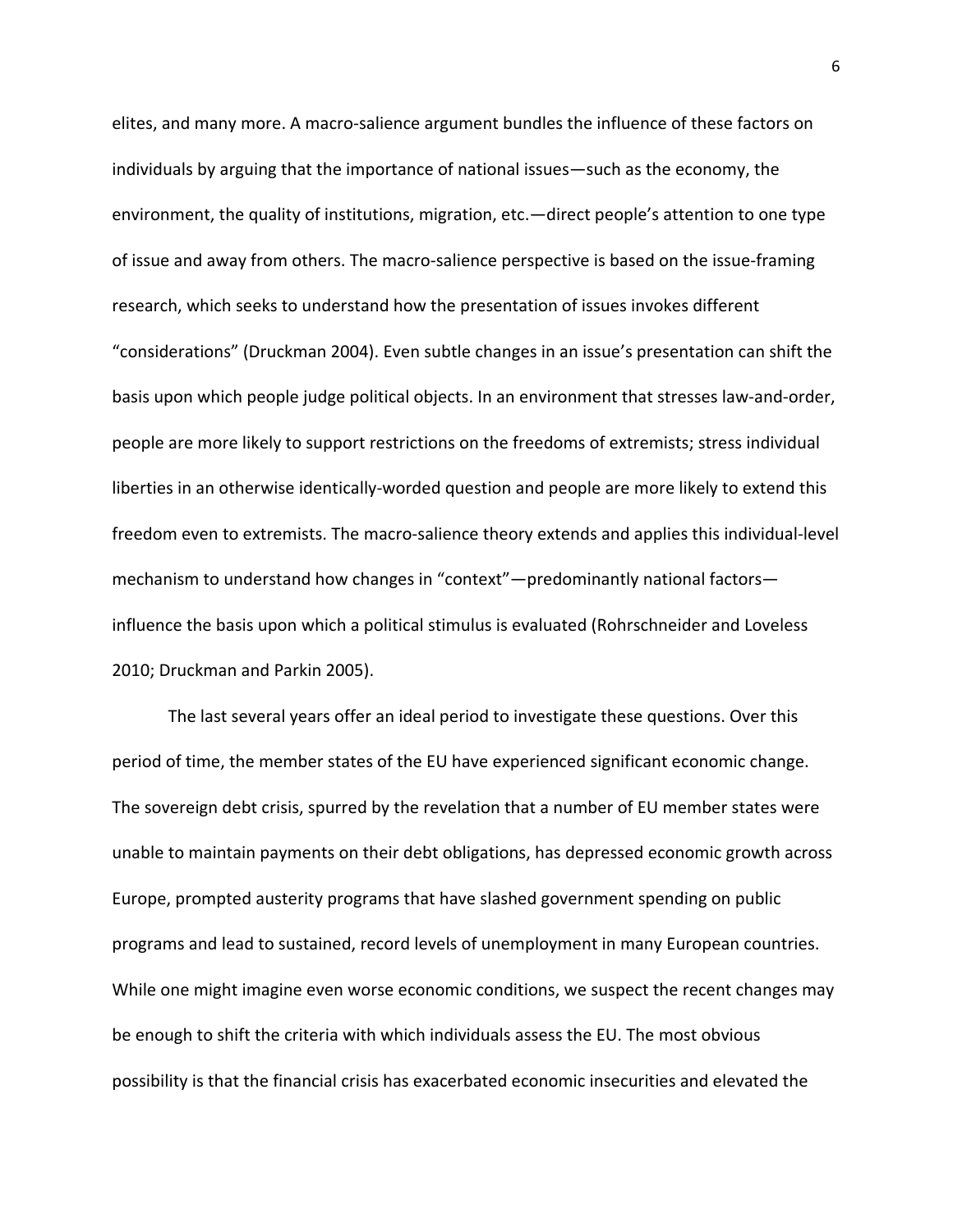importance of economic concerns for individuals as they develop positions on European integration. For these reasons, we hypothesize on the basis of the macro-salience argument:

*H1: The salience of economic criteria for assessments of EU democracy has increased since the onset of the economic crisis.* 

**National identity**. A potential rival expectation, however, arises from the fact that the economic crisis did not just invoke instrumental concerns but also stimulated nationalist sentiments. Even before the transnational migration crisis unfolded, national stereotypes informed and shaped international controversies, as when German chancellor Merkel was portrayed as Hitler in the Greek media or Greek citizens are as described as lazy in the German boulevard press. And we know from prior research that an individual's political identity can exert a potent influence on her attitudes toward the EU. Many individuals develop strong affective connections with the political-territorial unit in which they reside, usually the unit recognized as the nation-state. The literature on national identity identifies two types of identification with the nation-state: civic and ethnic nationalism (Eisenstadt and Geisen 1995). Civic nationalism is the broader form, in which anyone may acquire legal status as a citizen of the nation-state and thereby claim to be a member of that community (Reeskens and Hooghe 2010). Ethnic nationalism arises from common ancestral, religious, linguistic, cultural or historical roots and generally entails that an individual be born into a community (Fligstein, et al 2012). These identity orientations often influence an individual's understanding of their political system (Green, Palmquist, and Schickler 2004) and motivate stronger political engagement when individuals perceive a threat to national interests (Fowler and Kam 2007).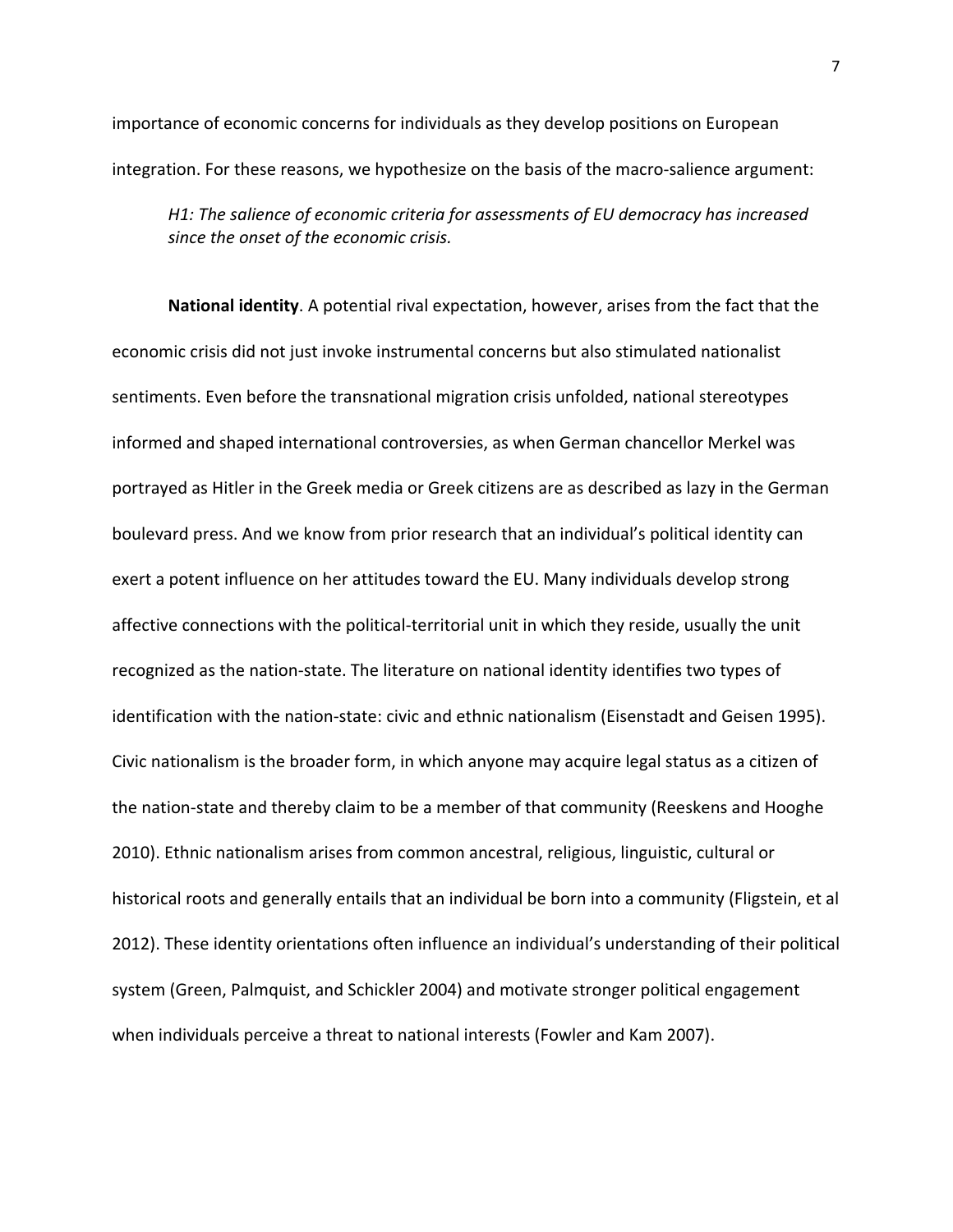In the EU, an individual's identity orientations have been found to work both for and against popular support for the European integration. The EU's founders hoped that economic integration might bind together different national communities and eventually create a pan-European sense of identity, whether civic or ethnic in nature. That outcome does not appear to have materialized. The already small number of Europeans who identify with the EU has declined over the last decade, while the strength of national attachments has only increased during that same period (Polyakova and Fligstein 2012). What is more, the macro-salience argument would suggest that the changing economic environment may have had a noticeable effect on the salience of identity-based criteria. The tendency to identify with a specific territorial community often coincides with the demarcation of in-groups and out-groups; indeed, for some individuals, national identity is defined by who does and does not qualify as a member of the community (Brewer 1996). These affective orientations thus create the potential for inter-group conflict (Brewer 2001), which is often exacerbated in situations where perceived or actual competition exists over power or resources (Hardin 1995, Monroe, et al 2000). In most member states, both the financial crisis and the resulting austerity policies have stretched thin the resources available for public use. Additionally, the fact that the winners and losers of the economic malaise are easily connected to groups (i.e., nations) further raises the distinct possibility that the economic rescue packages stimulate not only a rise in economic concerns but also drive nationalist sentiments to the fore: Dutch and German citizens, for example, pay into the rescue pot; crisis countries benefit from it, so there is a simplistic and easy way to identity winners and losers on the basis of national identity. This seems to constitute a near-ideal context of group-conflict based on competition for scarce resources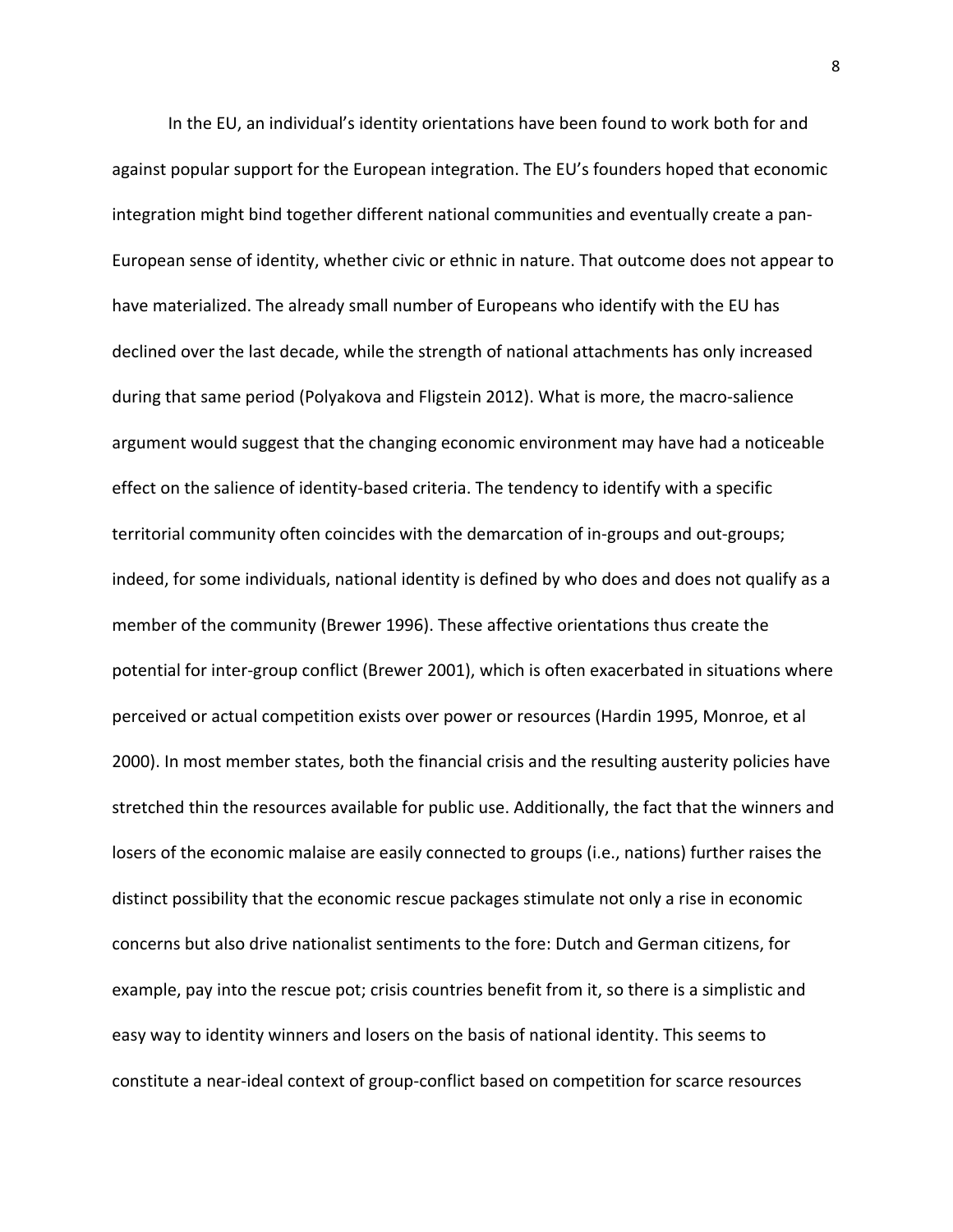(Sniderman and Haagendorn 2008). The ongoing migrant crisis, which dates back some years, may have further elevated perceived threats to the national well-being. Such an environment may serve to activate or energize an individual's nationalist orientation, particularly as they evaluate an entity (the EU) at the center of most of these developments.

*H2: The salience of identity-related criteria for assessments of EU democracy has increased over time and, especially, since the advent of the European financial crisis.* 

#### **Methods**

To investigate these expectations, this paper relies on data from the Eurobarometer Representation Dataset (ERD). The European Commission began the Eurobarometer public opinion surveys in 1973, for the purpose of "monitoring the evolution of public opinion in the Member States, thus helping the preparation of texts, decision-making and the evaluation of its work" (the Public Opinion Analysis sector of the European Union 2015). As part of this project, the Commission fields at least two 'Standard Eurobarometer' surveys each year, which includes a series of standardized questions on European integration, the EU institutions and EU policies. The ERD collects nearly 400 measures of political behavior at the European level from Eurobarometer surveys conducted between 1987 and 2014.

The Eurobarometer regularly asks respondents to rate their level of satisfaction with the way democracy works in the European Union. Based on the response metric, we use the following scale in our analyses: (1) "not at all satisfied", (2) "not very satisfied", (3) "don't know", (4) "fairly satisfied", and (5) "very satisfied".[2](#page-10-0) The Eurobarometer asks this question

<span id="page-10-0"></span> $<sup>2</sup>$  Much of the research on EU attitudes measures support for the EU with a question from the Eurobarometer</sup> surveys that asks respondents whether they think their country's membership in the EU is a good thing or a bad thing. This question has the advantage of appearing in most Eurobarometer surveys between 1972 and 2010 and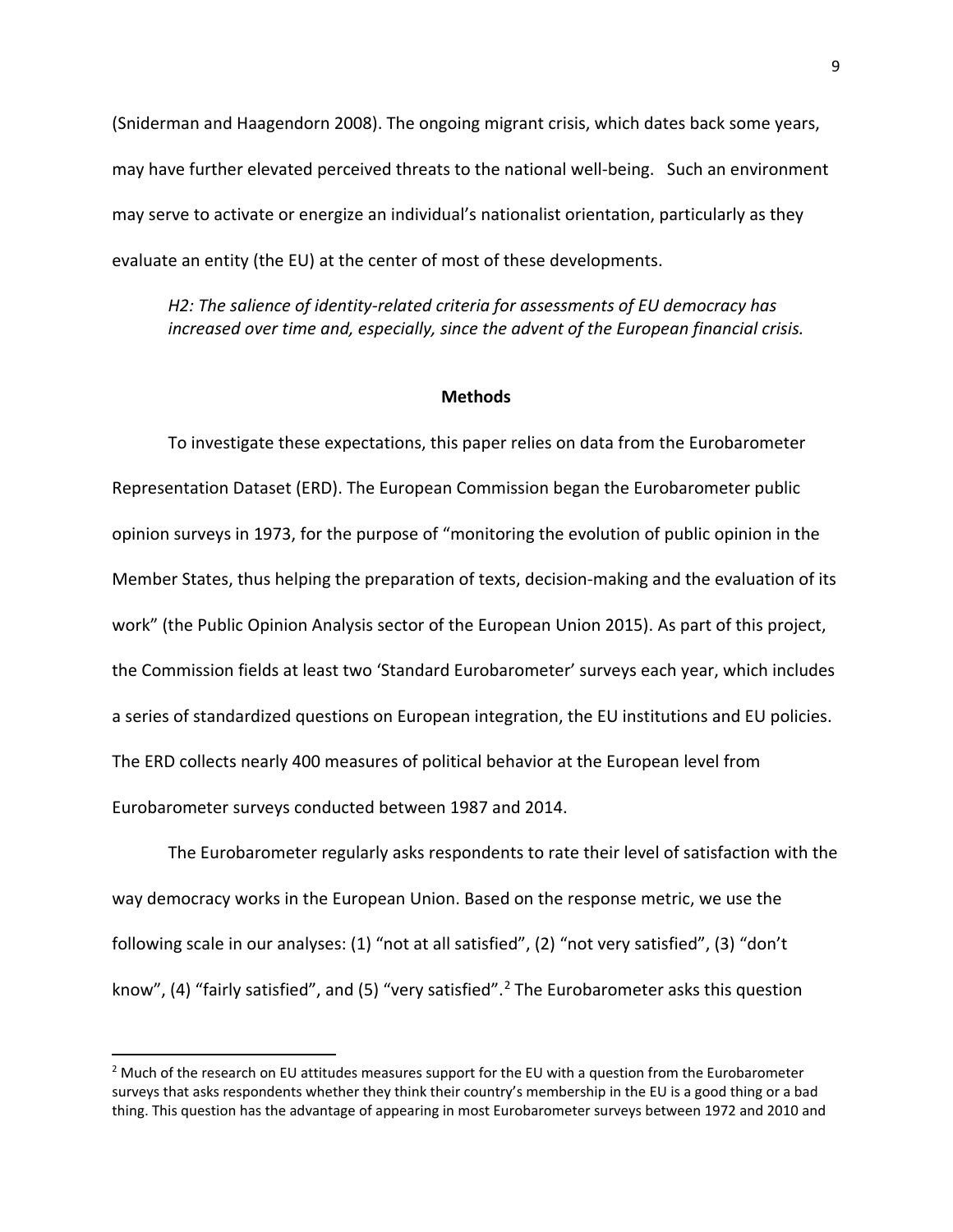every year since 1993, with the exceptions of 1996 and 2008. Across those 20 years, the mean varies between 2.82 (SD=1.26) in 1998 to 3.23 (SD=1.18) in 2009. The EU tends to perform worse on this metric as time advances. Figure 1 illustrates the over-time patterns in satisfaction with EU democracy in each of the EU member states. In general, support has declined in Southern Europe in recent years; remained steady or declined in most East European countries; and remained steady or even increased in most of Western Europe. To account for the influence of economic perceptions, we construct both sociotropic and egotropic additive measures of expectations for economic performance over the next 12 months. The first measure includes expectations about the general economic situation and the employment situation in the respondent's country. The second measure includes expectations about the financial situation of the respondent's household and the respondent's personal job situation. Both measures are coded from (2) "worse" to (6) "better". We also control for the salience of economic issues using a Eurobarometer question asking respondents to identify the two most important problems (from a list of choices) facing their country today. Five of the possible responses suggest economic issues matter to an individual: taxation, pensions, unemployment, rising prices/inflation and the economic situation. We construct an additive measure that ranges from "0. No economic issues mentioned" to "2. Two economic issues mentioned".

 $\overline{a}$ 

thus permits scholars to track changes in support over time. There are, however, a number of disadvantages to this measure. First, the question focuses on support for the European project as a whole, rather than specific institutions or policies within the EU, and thus does not allow for much nuance in public opinion on questions about European integration. Unsurprisingly, the public exhibits little variation in expressed levels of support for and opposition to the EU over the period of time covered by the question. More specifically, the question does not allow us to investigate the central argument of the procedural approach: that individuals are unhappy with the EU's political processes and institutions (rather than the EU project as a whole). Finally, the Eurobarometer stopped asking this question in 2010. As such, this question does not allow us to compare public opinion before and after the European financial crisis.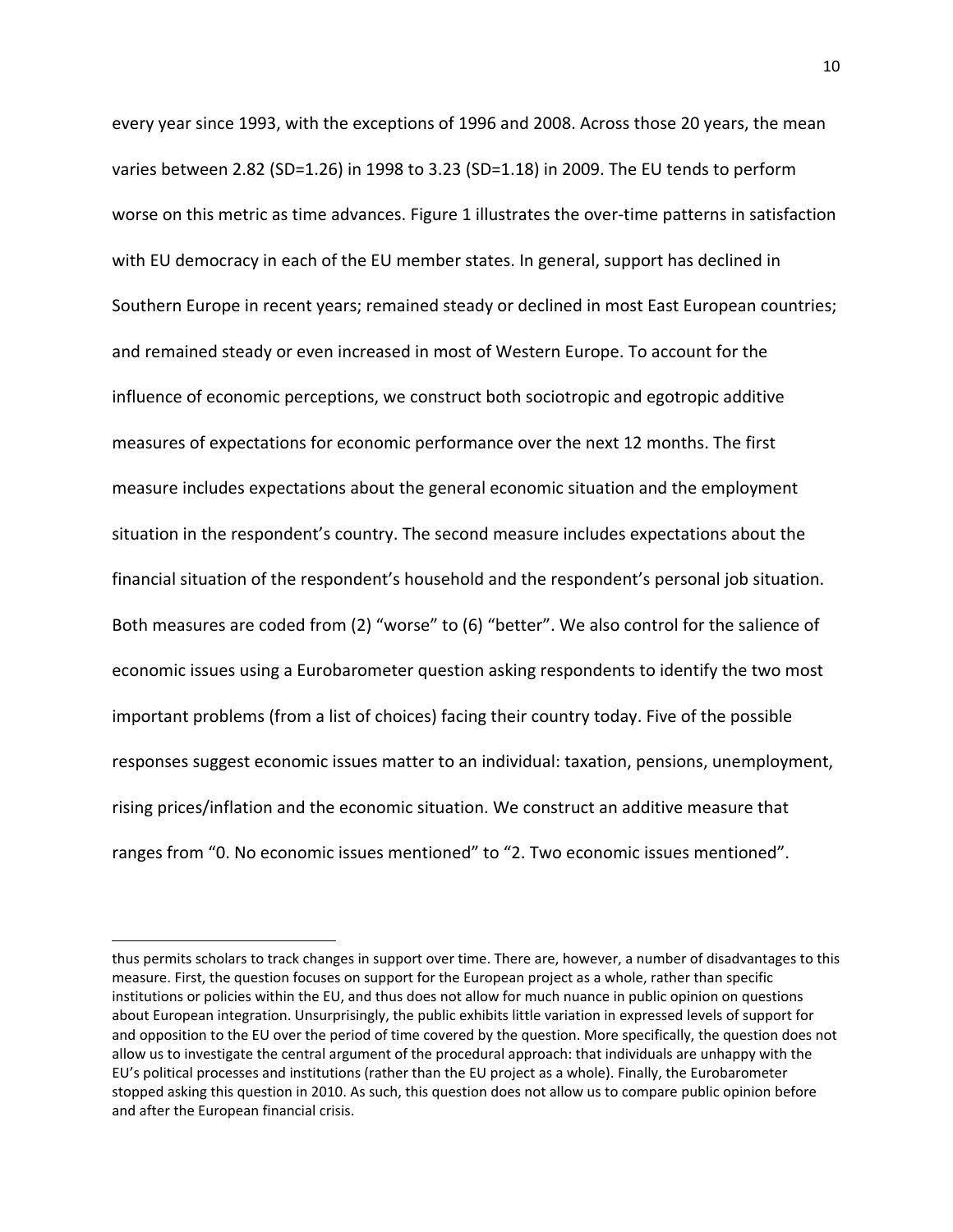The effects of identity-based concerns are accounted for with the Eurobarometer question asking each respondent how she sees herself in the future. The Eurobarometer includes the responses: "1. (NATIONALITY) only 2. (NATIONALITY) and European 3. European and (NATIONALITY) and 4. European only". Because over 90% of respondents choose one of the first two responses, we collapse the last three responses into a single category (Hooghe and Marks 2008). The resulting dichotomous variable is either (1) "(NATIONALITY) only" or (2) some identification with Europe.

We measure political criteria for evaluating EU democracy with a standard Eurobarometer question asking each respondent to select, from a list of positive and negative prompts, the word that best indicates what the EU means to them personally. Two such items are that the EU is "wasteful" and "bureaucratic", both of which would suggest that a respondent doubts the quality of procedural representation at the European level. Our analyses also include a number of demographic controls that have been found to influence political attitudes in past research, including age, gender, education, left/right ideology, frequency of political discussion and occupational status. Appendix A describes the construction of these control variables.

The macro-salience argument presumes that the political and economic context conditions public perceptions of the EU; more specifically, that economic criteria have greater influence on evaluations of EU democracy in less affluent countries and that political criteria have a stronger effect in more affluent countries. Economic conditions within each EU member state are measured with data from the International Monetary Fund (IMF) Worldwide Economic Outlook Database on GDP per capita and unemployment. In both instances, we take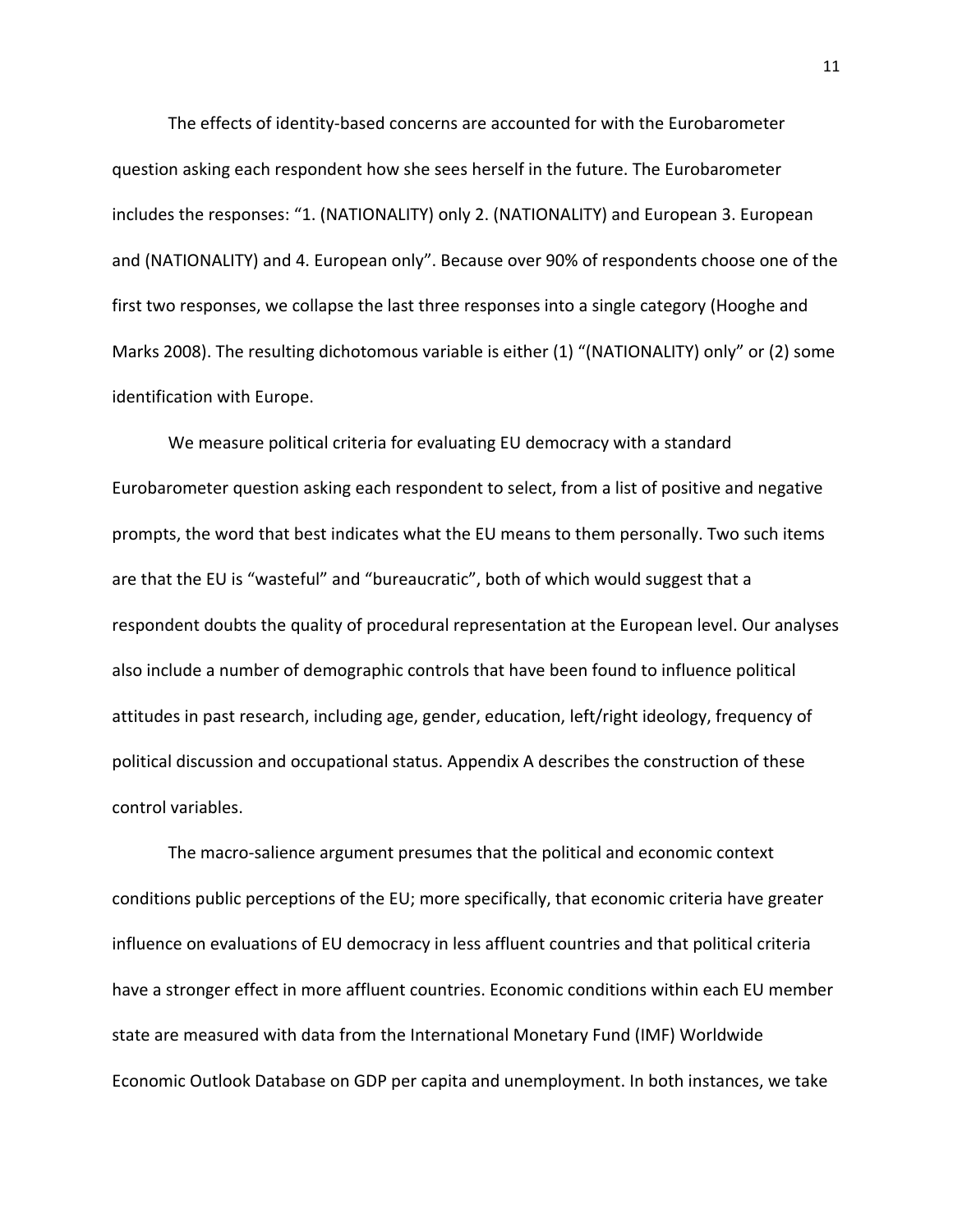the average of the 12 months prior to the survey in question. To account for the possible effects of the political environment (Rohrschneider and Loveless 2010), we use data from the Worldwide Governance Indicators (WGI) project (Kaufmann, et al 2010). The WGI assesses the quality of governance in 215 countries between 1996 and 2014, rating countries along six dimensions: voice and accountability, political stability, government effectiveness, regulatory quality, rule of law, and control of corruption. On each dimension, the scores vary between – 2.5 and 2.5 with higher scores indicating better-performing political structures.

#### **Results**

Following the recent economic and migrant crises, one might easily conclude that both nationalism and economic anxieties are on the rise across Europe. After all, many people are likely to perceive some level of threat to their economic security or the cultural homogeneity of their country. Instead, as has been suggested elsewhere (Fligstein 2016), we find that levels of nationalism and economic anxiety have remained steady or even declined in most European countries. The mean score for our measure of exclusive national identity was much higher in the late 90s and early 00s than over the last six years covered in the  $ERD<sup>3</sup>$  $ERD<sup>3</sup>$  $ERD<sup>3</sup>$ . The highest two scores since 1993 were .49 in 1998 and .5 in 1997. The years 2012-2014 actually register some of the lowest mean scores (between .42 and .43) in the 22-year span of time. This pattern appears to hold up as we break down the analysis by country. Figure 2 presents the mean scores on this measure by country. In some countries, such as Bulgaria, France, Ireland, Italy, and the UK), levels of nationalism has declined. In others, such as Austria, Denmark, Germany,

<span id="page-13-0"></span> <sup>3</sup> The mean score on the identity measure across all of the years is .45 with .03 standard deviation.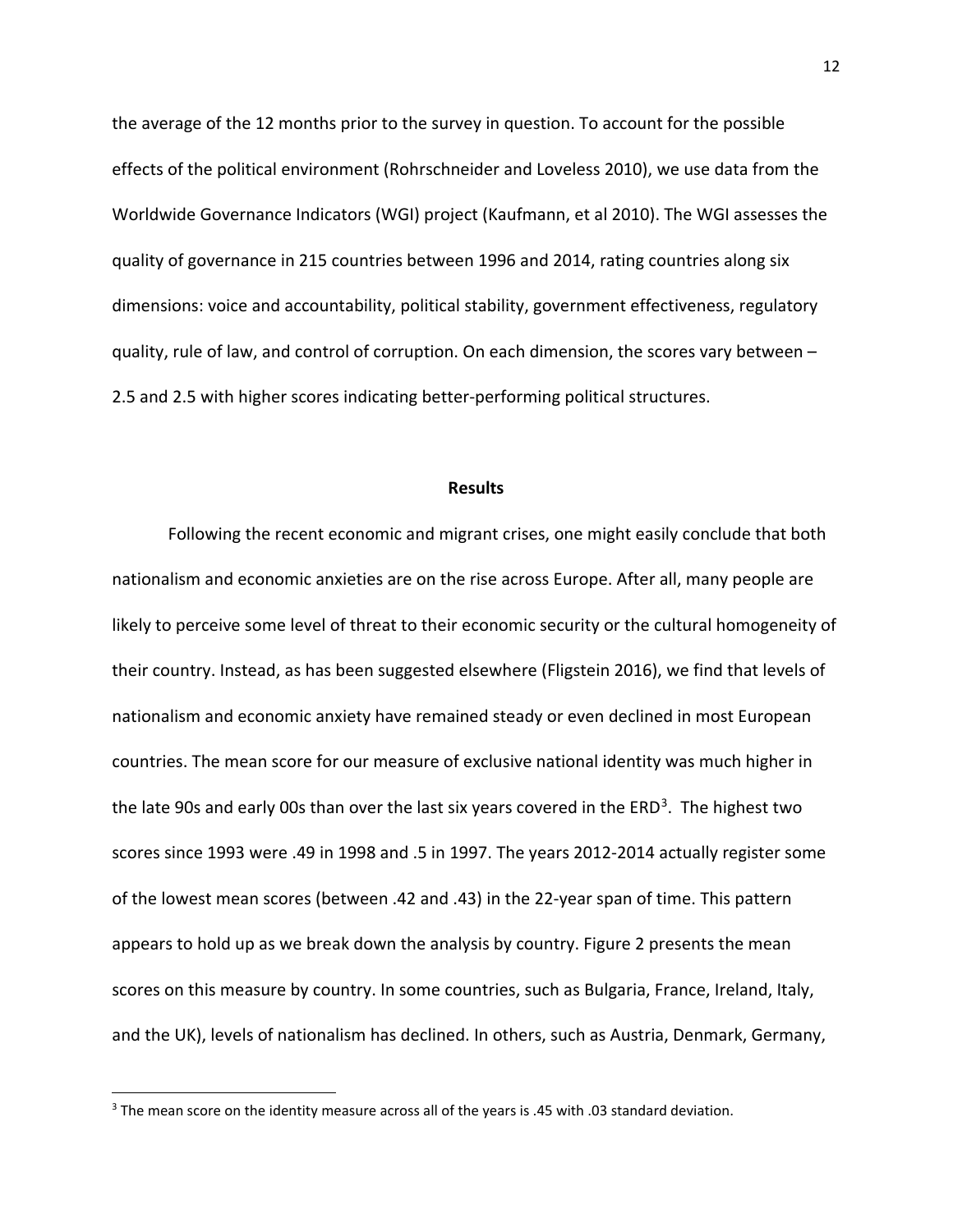Latvia, Lithuania, and Sweden, nationalism has increased. In the remaining countries, the direction is ambiguous.

A similar pattern emerges with the measure of national economic forecast. Generally, the most optimistic forecasts for the economy took place in the 1990s. Again, higher scores on this measure suggest that respondents anticipate that particular economic conditions will be better 12 months after the time of the interview. The highest mean scores of 4.13, 4.09 and 4.08 were in 1999, 1994 and 2000 respectively. The lowest scores of 3.32, 3.34 and 3.37 were recorded in 2008, 2003 and 2009. The most recent years, however, these fall above the mean score for the entire time period.<sup>[4](#page-14-0)</sup> In 2014, for instance, the mean forecast was 3.95. As shown in Figure 3, the trends in each country largely follow this pattern – publics became a bit more optimistic again after the crisis. Altogether, these patterns suggest that economic perceptions dipped during the height of the global recession (as would be expected), but rebounded over the last few years.

This paper seeks to ascertain whether nationalist sentiments and/or economic anxieties have a stronger effect on members of the public that harbor such thoughts in later years. In other words, does the economy and/or identity-related fears matter more or less for attitudes toward the EU as time moves forward? Our preliminary analyses suggest some surprising results. Figure 4 displays the average bivariate effects of economic forecasts on satisfaction with EU democracy between 1993 and 2014. The EU countries are split into five groups based on the era in which each country joined the EU, a classification that also roughly corresponds with regional location and thus their aggregate economic conditions. The influence of economic

<span id="page-14-0"></span> <sup>4</sup> The mean score for the measure of economic perceptions is 3.67 with .23 standard deviation.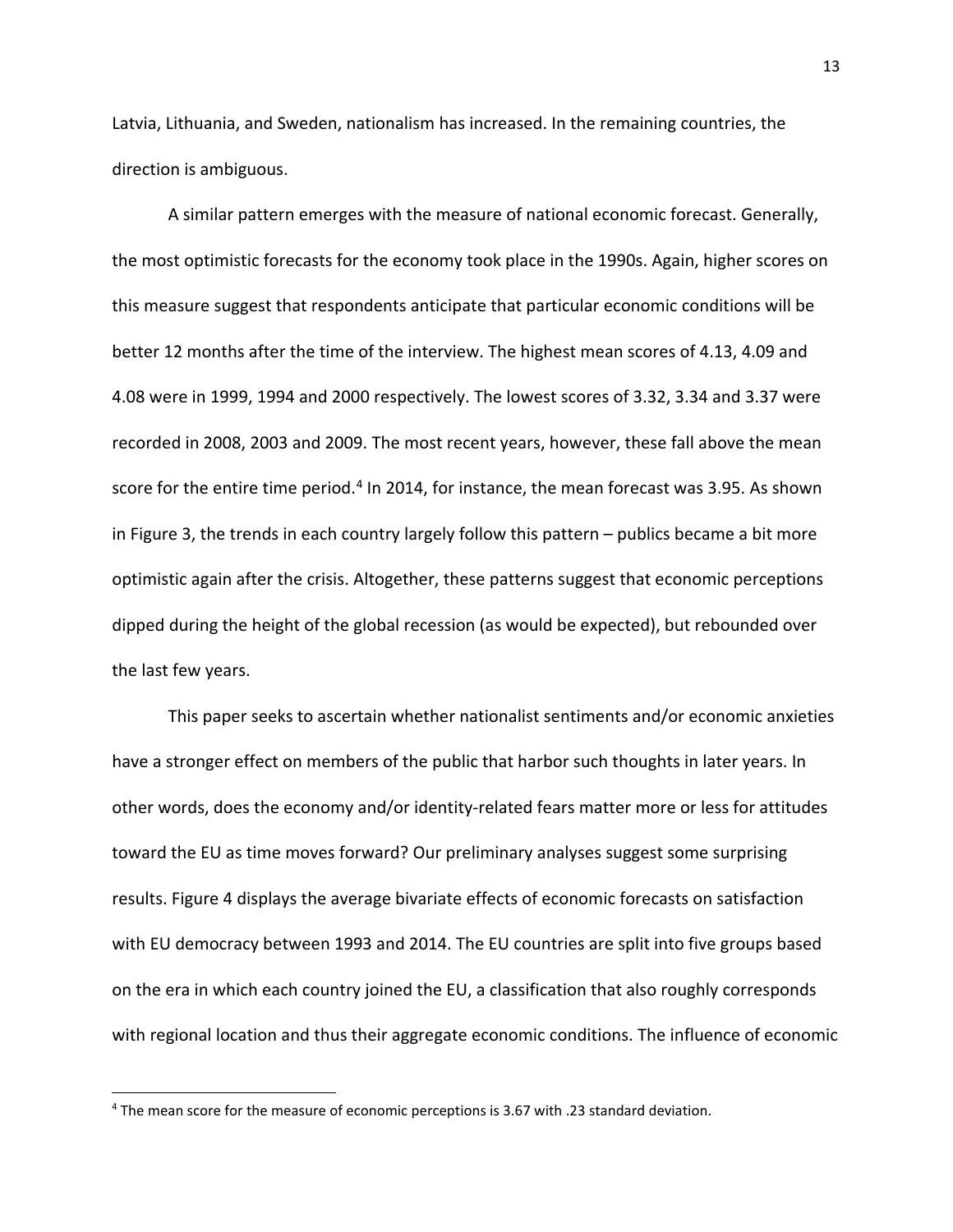perceptions on EU democracy satisfaction has increased since the start of the sovereign debt crisis in the original EU-6 as well as the 1970s and 1980s enlargement cohorts. However, the economy has mattered as much for performance evaluations of the EU at other points in the history of European integration. In fact, in most of Western Europe, the economy had a more pronounced effect on EU attitudes in 1997 and as strong an effect in 2007 as at any point since the start of the crisis. Eastern Europe diverges from this pattern, with utilitarian concerns assuming much greater importance after the crisis.

Figure 5 documents the relationship between national identity and satisfaction with EU democracy over a similar stretch of time. The downward trend in these graphs suggests that identity matters more for EU attitudes. Some variation exists across the regions. In the 1970s cohort (the United Kingdom, Ireland and Denmark), the effect of such concerns already increased slightly in the early 2000s. Clearly though, across Europe, the onset of the debt crisis corresponds with increased tendencies for those who identify exclusively with their national community to evaluate the performance of the EU negatively. This result stands out all the more in light of the earlier finding that the percentage of people who identify exclusively with their national community is in decline in many countries. So, while fewer people adopt exclusively nationalist orientations in later years, the strength of those orientations matter far more for political attitudes as time moves forward. Such trends may be especially problematic for the unity of the European project, as decision-makers must cope with a growing block of individuals who are especially motivated by the EU's perceived threat to national culture.

Next, we plot the relationship between utilitarian considerations and EU democracy satisfaction based on models that incorporate a number of demographic control variables.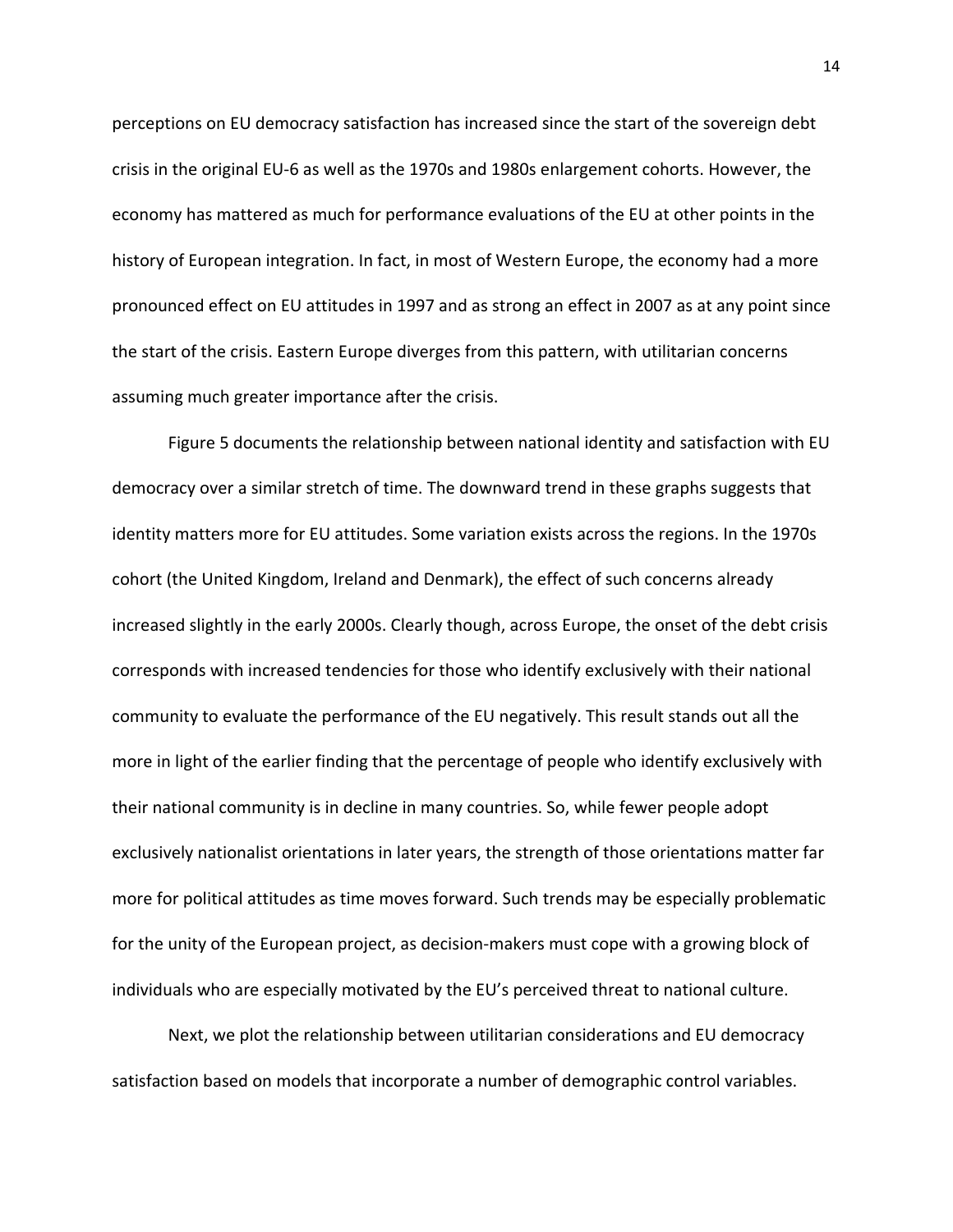Given the similarities in the bivariate models between the different regions of Western Europe, we limit the plots for these models to Western and Eastern Europe. Some of the controls are not included in every Eurobarometer survey. As a result, the graphs do not include as many years as the bivariate analyses. As shown in Figure 6, the trend line in the Western Europe graph largely resembles the results of the bivariate analyses, although there is a slightly larger increase in the salience of instrumental considerations after the onset of the debt crisis. Interestingly, the influence of the economy increases dramatically in the East in the first couple years immediately after the crisis, but then declines back to pre-crisis levels over the last few years covered by the surveys. The graphs in Figure 7 are derived from the same models with demographic controls. Here again, these results mimic the earlier bivariate models; the importance of nationalism increases noticeably after the start of the fiscal crisis, in both Western and Eastern Europe.

As a final check, building on these basic models, we conduct two analyses that incorporate both micro and macro-level predictors of democracy satisfaction with the EU<sup>[5](#page-16-0)</sup> and then use the results to plot the marginal effects of both economic forecasts and exclusive national identity. Figure 8 displays the marginal effects of national economic forecasts. The shorter timeframe – again due to the Eurobarometer not including the same module of questions in every survey – and the addition of several new variables flattens the line prior to the debt crisis. In all likelihood, this is simply because these figures do not include any dates prior to 2003, but the takeaway is that the importance of economic criteria increased quite noticeably in the West in the years after the crisis. In Eastern Europe, as with the earlier figures,

<span id="page-16-0"></span><sup>&</sup>lt;sup>5</sup> The results of these analyses are presented in Table 1 in the Appendix.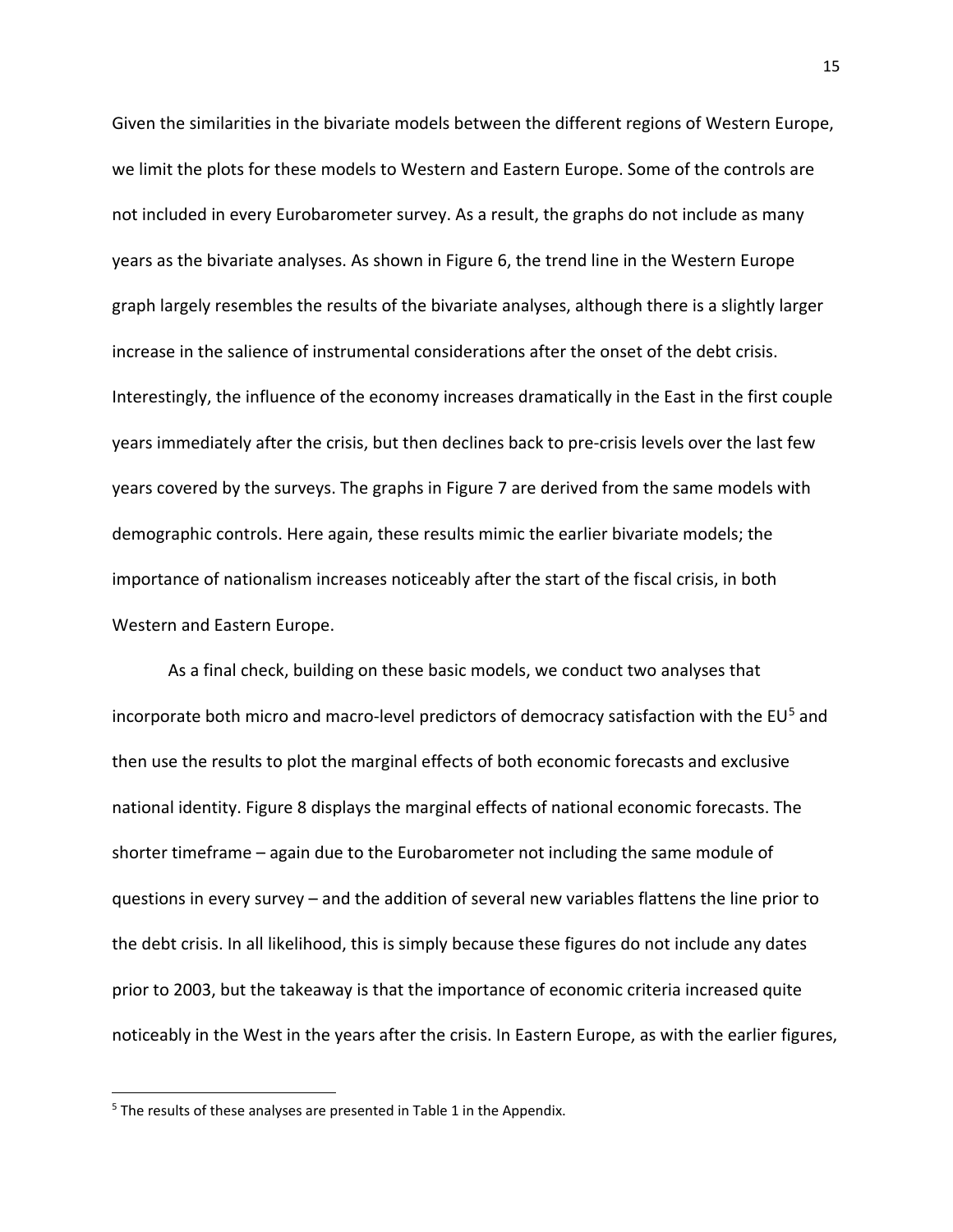the influence of economic criteria picked up in the immediate aftermath of the crisis, but has already declined to pre-crisis levels. Figure 9 plots the marginal effects of identity based on the more comprehensive model. These graphs confirm the early results – the effects of identity have increased dramatically since the crisis. The primary difference from the earlier figures lies in the mid-00s, where identity appears to have had a stronger role in Western Europe than suggested by the basic model. Overall, however, these analyses confirm the expectations of our second hypothesis. The declining economic environment has served to promote the use of utilitarian considerations when evaluating the EU, but has done even more to elevate the importance of identity-related fears.

#### **Conclusions**

This paper tries to answer a simple question: have the standards by which European publics evaluate European integration changed as a result of the most severe economic crisis since the founding of the EU? The answer is affirmative but in unanticipated ways. First, when viewed from 2010 onwards, economic conditions have become more important in nearly all regions of Europe after the economic crisis unfolded. This is unsurprising given the severity of problems, and the difficult policy decisions governments in especially crisis-countries had to make in reducing public outlays. We note, however, that to a surprising degree, economic factors do not become more important when we adopt a longer time series. The strength of relationships hover roughly at the same level in various regions—they are significant (not surprising given the large sample size for each year) but do not reflect a marked rise when compared to their significance in the 1990s. In short, the importance of economic concerns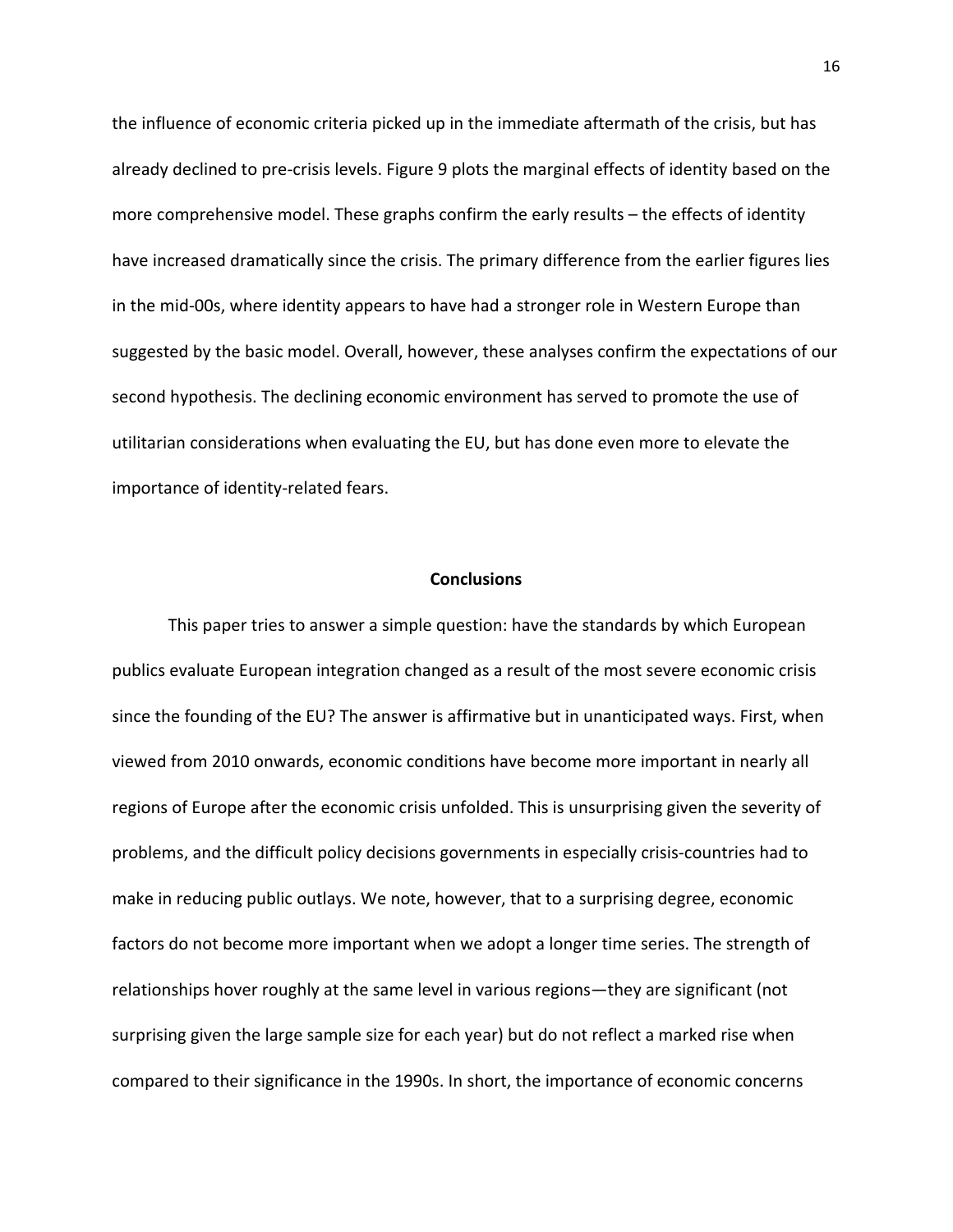raised the importance of economic factors in the short run but did not fundamentally alter its long-term importance.

In sharp contrast, we see a significant increase in the importance of national identity as a basis for EU evaluations nearly everywhere. Some of the changes are stark, as in Western Europe where the influence of exclusive national identity often more than doubles in impact. The only exception to this pattern is the CEE region, in large part because national identity has always been important to publics in newer democracies. This is no doubt related to the fact that these countries had achieved independence only in the early 1990s so that the idea of relinquishing sovereignty to the EU did not sit well with publics (Rohrschneider and Whitefield 2006). The crisis accentuated the relationship in CEE, but did not significantly increase it. In the West, throughout the 90s and 00s, national identity was considerably weaker as a source of EU evaluations, though it never seized to be completely irrelevant. By 2014, however, national identity has risen in importance in the West to a point where it influences EU evaluations roughly to the same degree as in CEE. Viewed cross-nationally and over time, then, Europe has been thrown back by at least a decade as far as the influence of exclusive national identities on EU evaluations is concerned.

Theoretically, the paper both provides some support for and raises questions about the macro-salience argument. In support of it, we note that the rise of national identity both reflects and drives the debates over nationalism. We obviously cannot speak to the question of how much such nationalism is a reflection of elite debates or how much it drives them. What we can say is that the fiery nationalist overtones that can be observed in the mass media, such as when the Greek media portrays Merkel as Hitler, resonate with voters. This is yet another

17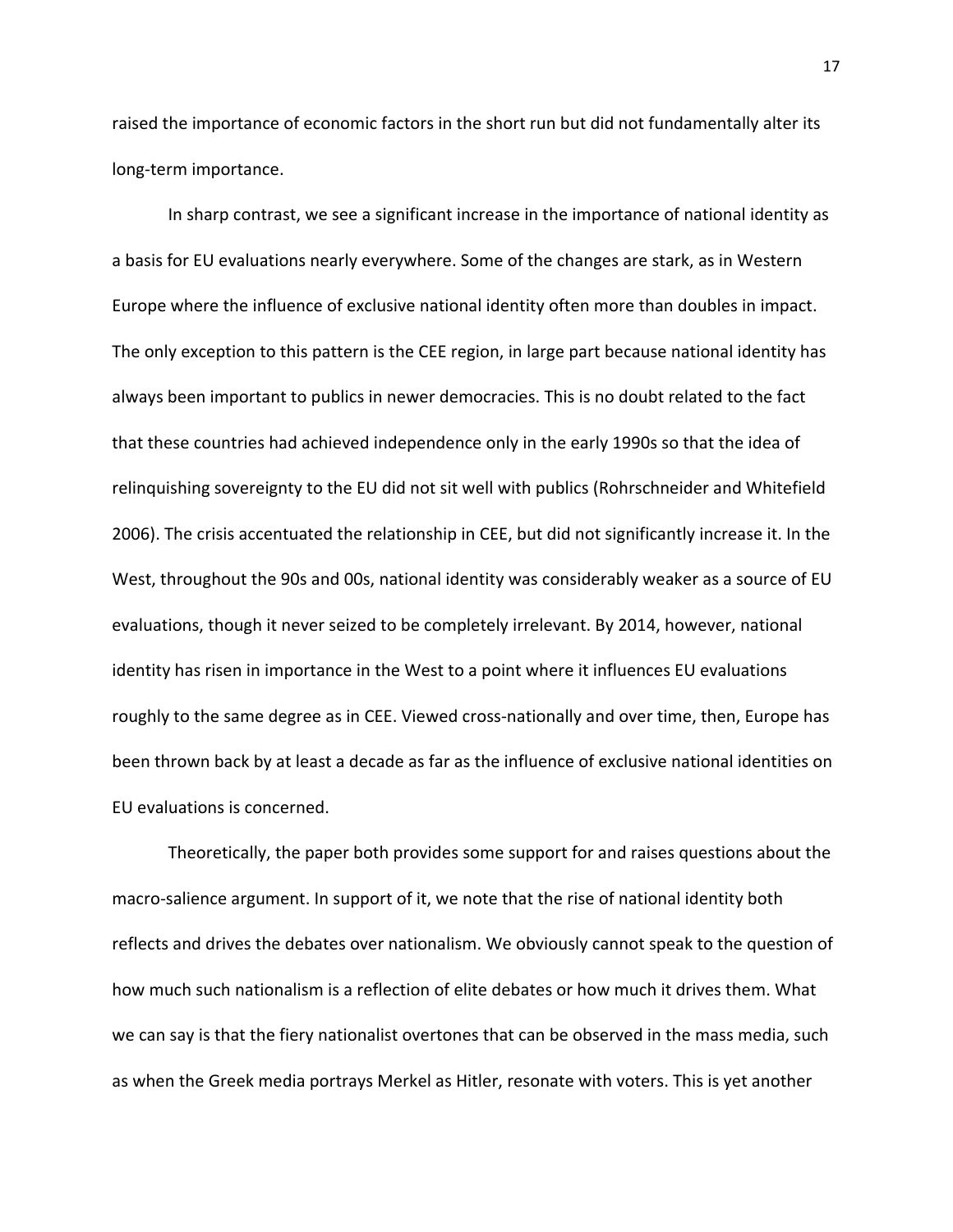sign that right-wing neo-populist parties will continue to find a receptive audience within the electorate. Moreover, when viewed from the perspective of mass publics, electoral opportunities for nationalist appeals have improved substantially since the economic crisis, so that we may now expect these parties to compete successfully for some time to come. This, of course, should be monitored as newer surveys become available—which we intend to do.

This paper raises as many questions as it answers. For one, we would like to know which sub-groups of voters are most likely to exhibit the rise of nationalism. Is the left as likely to rely on exclusive national identities as the right? Initial analyses suggest that we observe the rise across-the board, but a firmer answer must await more analyses than we can present here. Do various social groups rely to an equal degree on national identities? We might hypothesize that, on the grounds that economically insecure individuals may be more receptive to nationalist appeals than those who are better off economically. Again, preliminary analyses suggest that this not the case—we find that national identity increases in relevance across the entire occupational spectrum.

While we clearly need more analyses, the results are worrisome as we find no evidence that national identity is a surrogate for economic self-interests. If this finding stands the test of more analyses, it would suggest that national identity has become a potent force that exhibits all the signs of a clear identity-based factor: all members of a community adopt a similar yardstick against which the EU is judged. If that is the case, the EU may face greater resistance to further integration than many observers sympathetic to the integration project had feared.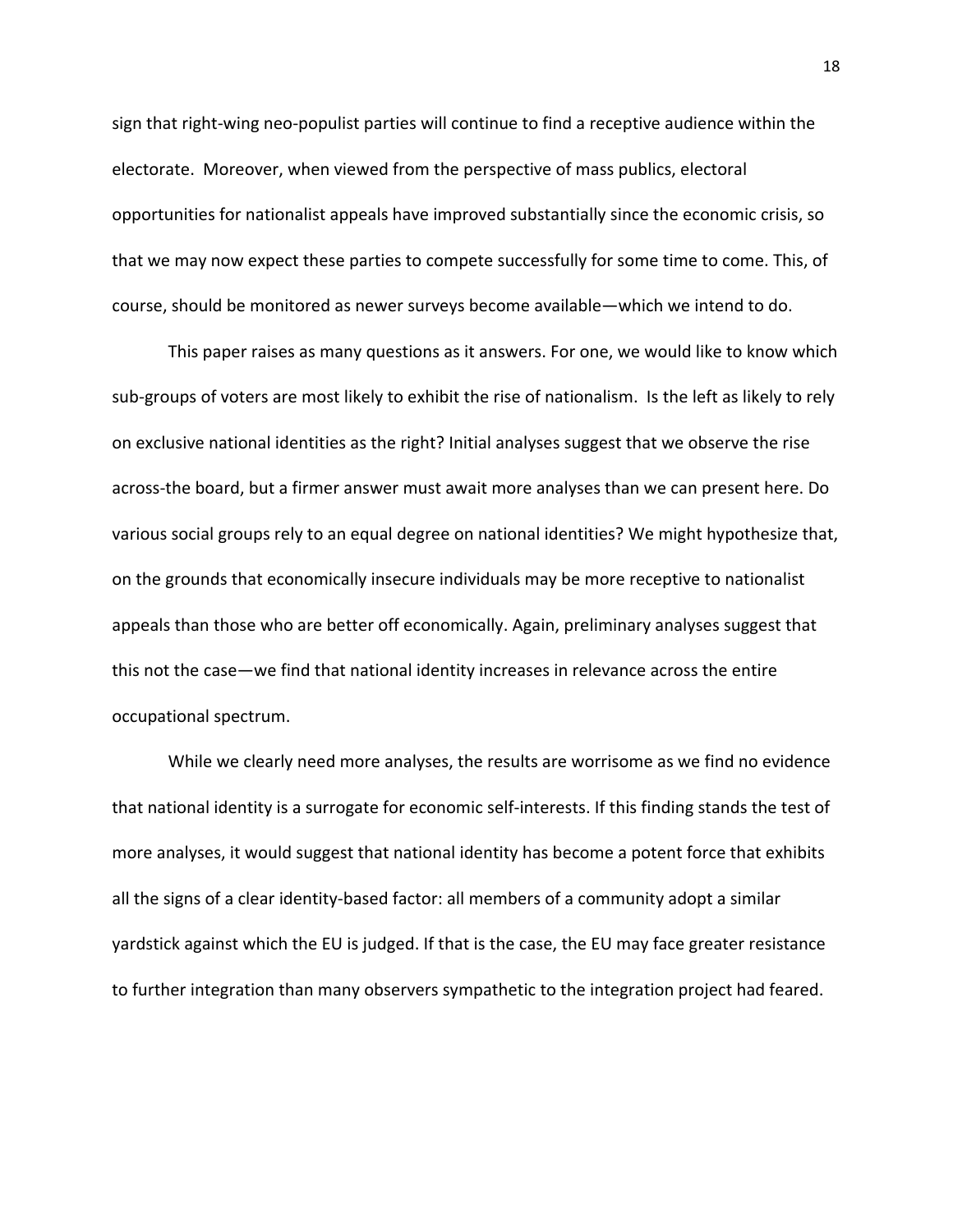## **Appendix:**

The final graphs presented in Figures 8 and 9 are based on a model of EU democracy satisfaction that includes a number of micro and macro-level predictors. The construction of those predictors are described below and that is followed by the analysis itself in Table 1.

**EU Democracy Satisfaction**: "On the whole, are you very satisfied (5), fairly satisfied (4), not very satisfied (2) or not at all satisfied (1) with the way democracy works in the EU?" The numbers in parentheses indicate the coding for this paper. 'Don't know' responses were coded as 3.

**National Economic Expectations and Personal Economic Expectations**: The Eurobarometer asks a series of questions about the economy. Each question begins: "What are your expectations for the next twelve months: will the next twelve months be better, worse or the same when it comes to…" Two prompts focus on the national economy: the economic situation in (OUR COUNTRY) and the employment situation in (OUR COUNTRY). Two prompts focus on the respondent's personal situation: the financial situation of your household and your personal job situation. The sociotropic measure (national forecast) adds together responses for the national prompts with responses coded as worse (1), the same (2) and better (3). The resulting measure varies between a negative forecast (2) and a positive forecast (6). The same coding is applied to the responses for the personal prompts to develop the egotropic measure.

**Exclusiveness of National Identity**: "In the near future, do you see yourself as (NATIONALITY) only, (NATIONALITY) and European, European and (NATIONALITY) or European only. This variable was recoded such that (NATIONALITY) only was 1 and all other responses were coded as 0.

**Perception of EU Waste**: Respondents are asked "what does the EU mean to you personally?" and then provided a series of prompts. Two such prompts include "bureaucracy" and "waste of money". Every instance in which a respondent mentions one of these prompts is coded as 1 and we then add the total number. The measure varies from 0 to 2.

**Salience of Economic Issues**: Respondents are asked "what do you think are the two most important issues facing (OUR COUNTRY) at the moment?" and then provided a series of prompts. These prompts include "taxation", "pensions", "rising prices/inflation", "unemployment" and the "economic situation". Every instance in which a respondent mentions one of these prompts is coded as 1 and we then add the total number. The measure varies from 0 up to 5.

**Frequency of Political Discussion**: "When you get together with friends or relatives, would you say you discuss frequently (3), occasionally (2), or never (1) about national political matters?" The numbers in parentheses indicate the coding for this paper.

**Education**: Respondents are asked "how old were you when you stopped full-time education?" We substituted in the current age for those who replied "still studying". Those that replied between the ages of 21 and 86 were coded as 1. Those that replied between the ages of 16 and 19 were coded as 2. Those that replied 15 and under were coded as 3.

**Left-Right Ideology**: "In political matters people talk of "the left" and "the right". How would you place your views on this scale?" Based on this question, we created a number of left/right orientation measures, each of which codes a couple self-placements as 1 and all other responses as 0. Left/Right 1 is for those who identify as a 1 or 2; Left/Right 2 for those who place themselves as 3 or 4; Left/Right 3 is 5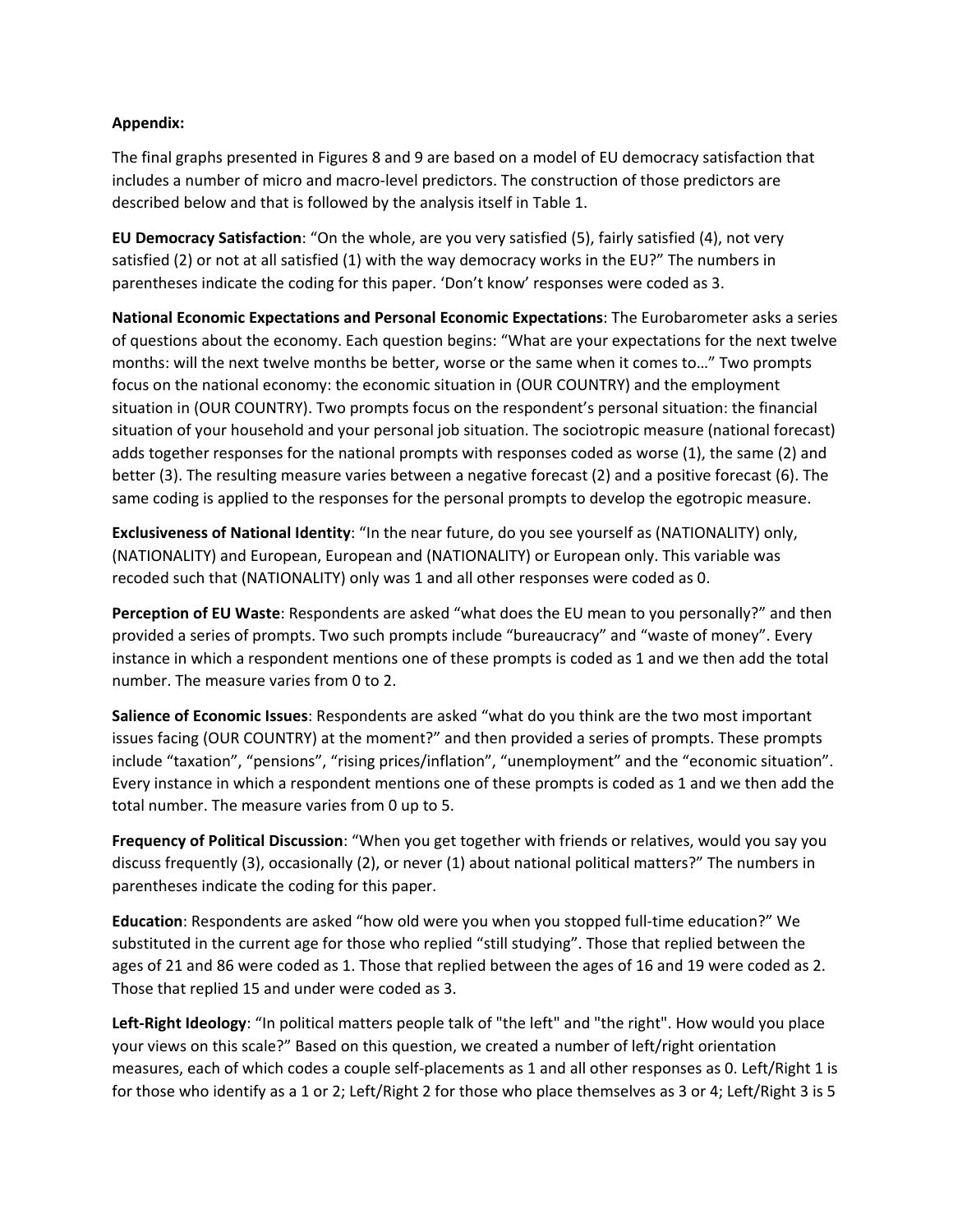and 6; Left/Right 4 is 7 and 8; Left/Right 5 is 9 and 10; Left/Right Other is for all respondents who could not or would not place themselves on the scale.

# **Sex**: Male (1), Female (0)

**Age**: "How old are you?" Based on this question, we created a number of age cohort measures, each of which codes individuals of a certain age as 1 and all other individuals as 0. Age 1 is for those 62 years or older. Age 2 is for those between the ages of 42 and 61. Age 3 is for those between the ages of 25 and 41. Age 4 is for those under the age of 25.

**Occupational Measures:** "What is your current occupation?" Based on this question, we created a number of occupational measures, each of which codes individuals working in a certain field as 1 and all other individuals as 0. Farmer/Fisher is for those who replied "Farmer" or "Fisherman". Business/Professional is for those who replied "Professional" (such as a lawyer or medical professional), "Owner of a Shop", "Business Proprietor" or "Employed Professional". White Collar includes those who replied they were "General Management", "Middle Management", "Employed, working at a desk", "Employed, but travelling (as salesperson)", "Employed in a service job", and "Supervisor". Unemployed includes those who report being responsible for "looking after the home", "Student" and "Unemployed". Retired captures those who self-report as retired.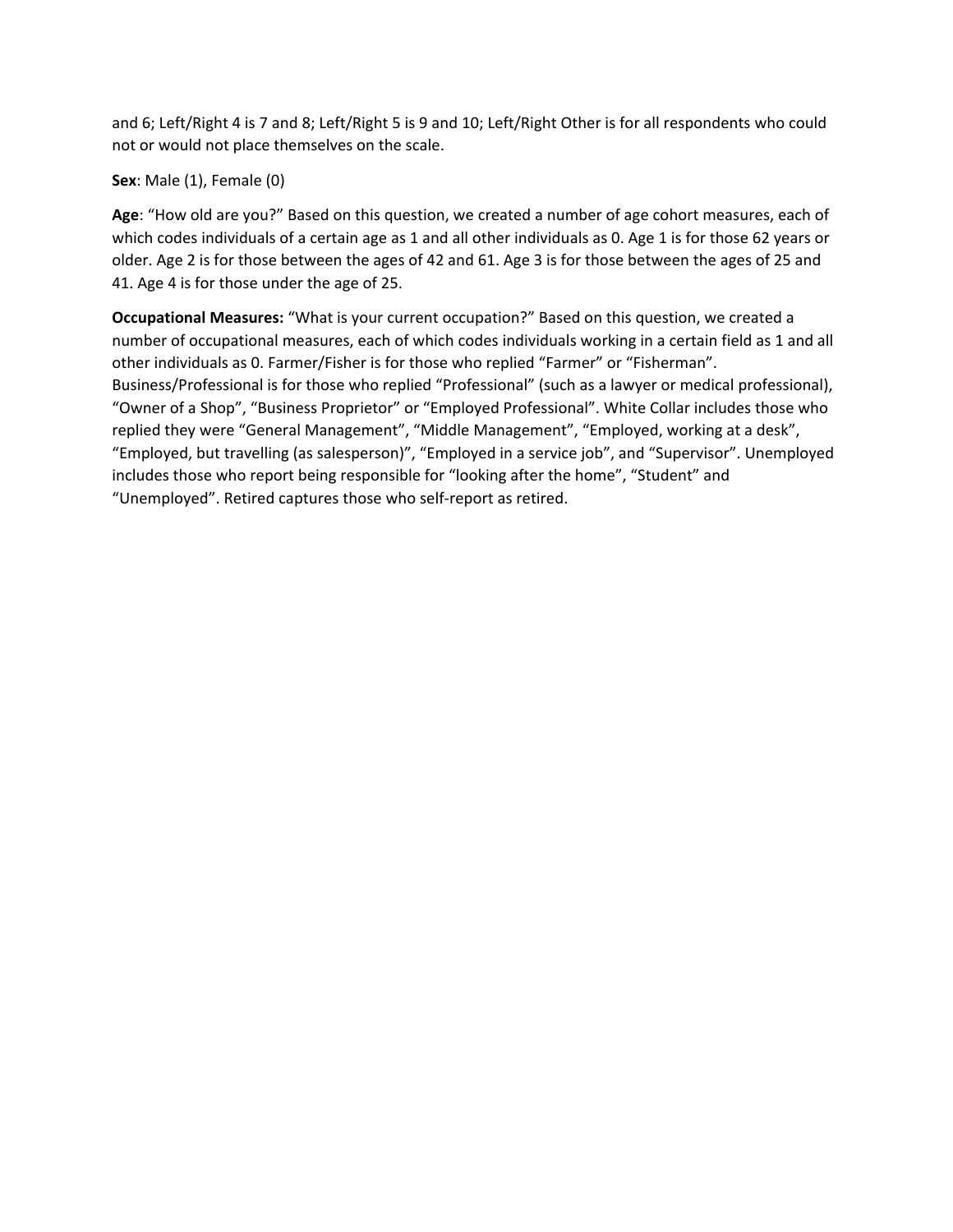|                                           | Utilitarian Only   | Utilitarian and Identity |
|-------------------------------------------|--------------------|--------------------------|
| <b>National Economic Expectations</b>     | $.09(0.01)$ **     | $.09(.01)$ **            |
| Year*National Econ Expectations           |                    |                          |
| 1994                                      |                    | $.03(.01)*$              |
| 2004                                      | $.03(.01)$ **      |                          |
| 2014                                      | $.04(.01)$ **      | $.03(.01)$ **            |
| <b>Exclusiveness of National Identity</b> |                    | $-.29(.03)**$            |
| Year*Exclusive National Identity          |                    |                          |
| 1994                                      |                    | $-.01(.04)$              |
| 2014                                      |                    | $-.25(.03)$ **           |
| <b>Personal Economic Expectations</b>     | $.05(.002)*$       | $.05(.002)$ **           |
| Perception of EU Waste                    | $-.5(.02)**$       |                          |
| Year*Waste                                |                    |                          |
| 2004                                      | $.1(.02)$ **       |                          |
| 2014                                      | $.14(.02)$ **      |                          |
| Salience of Economic Issues               | $.01(.003)$ **     |                          |
| Frequency of Political Discussion         | $.04(.003)$ **     |                          |
| Education                                 | $-.07(.003)**$     | $-.002(.003)$            |
| Left/Right 1                              | $-.21(.01)$ **     | $-.2(.01)$ **            |
| Left/Right 2                              | $-.02(.01)*$       | $-.05(.01)$ **           |
| Left/Right 4                              | $.1(.01)$ **       | $.04(.01)$ **            |
| Left/Right 5                              | .02(.01)           | .02(.01)                 |
| Left/Right Other                          | $-.12(.01)$ **     | $-.03(.01)$ **           |
| Sex                                       | $.03(.004)$ **     | $-.04(.004)$ **          |
| Age 1                                     | $-.05(.02)*$       | $-.03(.02)$              |
| Age 2                                     | $-.11(.02)$ **     | $-.12(.02)$ **           |
| Age 3                                     | $-.09(.02)$ **     | $-.09(.02)**$            |
| Age 4                                     | .01(.02)           | $-.03(.02)$              |
| Farmer/Fisher                             | $.09(.02)**$       | $.09(.02)$ **            |
| Business/Professional                     | $.09(.01)$ **      | .01(.01)                 |
| White Collar                              | $.08(.01)$ **      | $.03(.01)$ **            |
| Unemployed                                | $-.01(.01)$        | $-.03(.01)$ **           |
| Retired                                   | $-.002(.01)$       | $-.02(.01)$ **           |
| <b>Country-Level Variables</b>            |                    |                          |
| <b>GDP Per Capita</b>                     | .00002 (.000002)** | .000002 (.000001)*       |
| Unemployment                              | $-.03(.001)$ **    | $-.04(.001)$ **          |
| Procedural Quality                        | $.13(.04)$ **      |                          |
| East/West                                 | $-.7(.11)$ **      | $-.3(.08)$ **            |
| Constant                                  | $2.78(.1)$ **      | $3.4(.08)$ **            |
| <b>Random Effects Parameters</b>          |                    |                          |
| <b>National Economic Expectations</b>     | .001(.0003)        | .001(.0003)              |
| Random Intercept between Countries        | .09(0.03)          | .07(.02)                 |
| N individual-level observations           | 197, 595           | 219,574                  |
| N macro-level observations                | 27                 | 27                       |

# **Table 1: Explaining Satisfaction with EU Democracy (basis for Figure 8 and Figure 9)**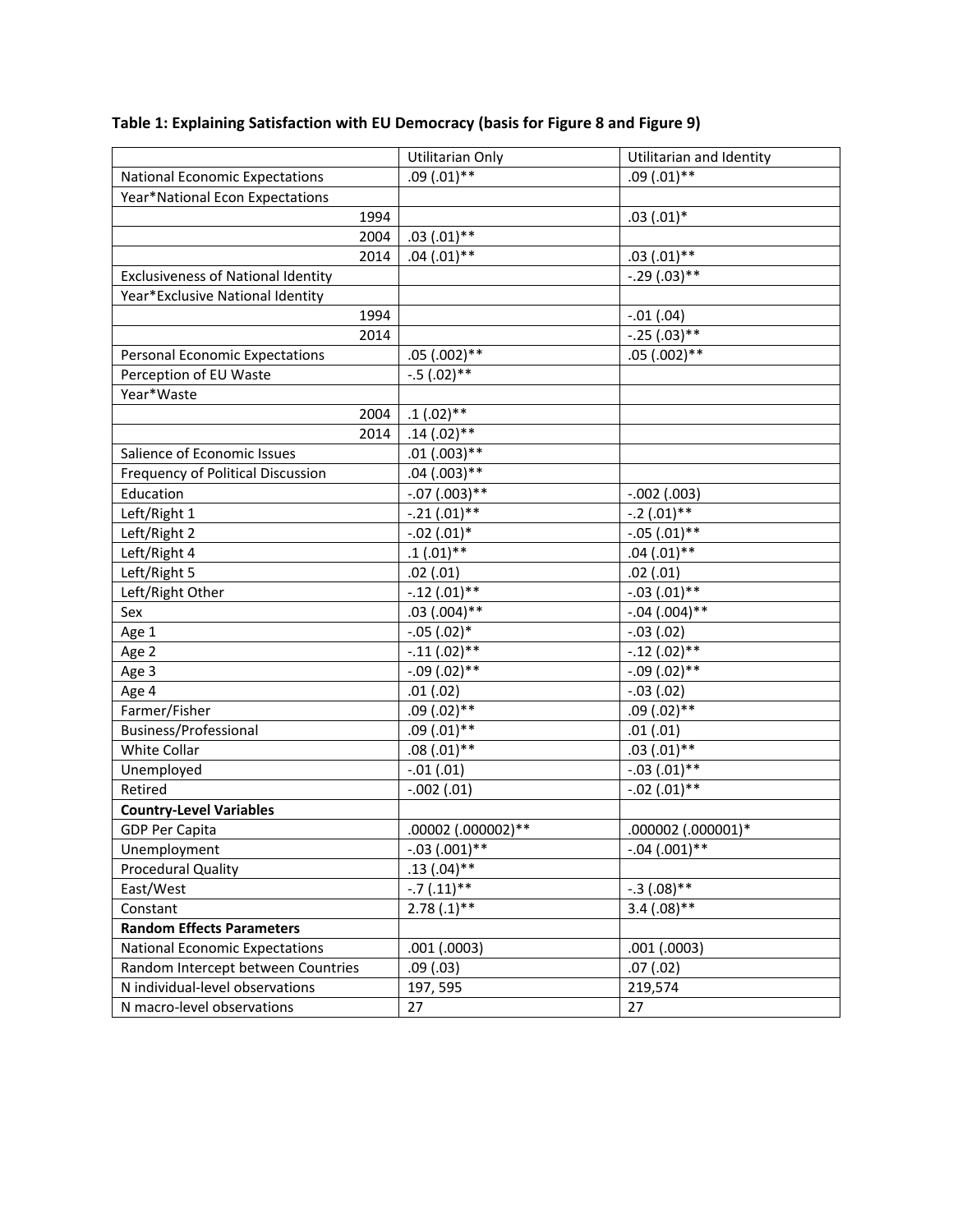

**Figure 1: Mean Scores for EU Democracy Satisfaction by Country** 

Mean scores of EU democracy satisfaction, where 1 means dissatisfaction and 5 satisfaction.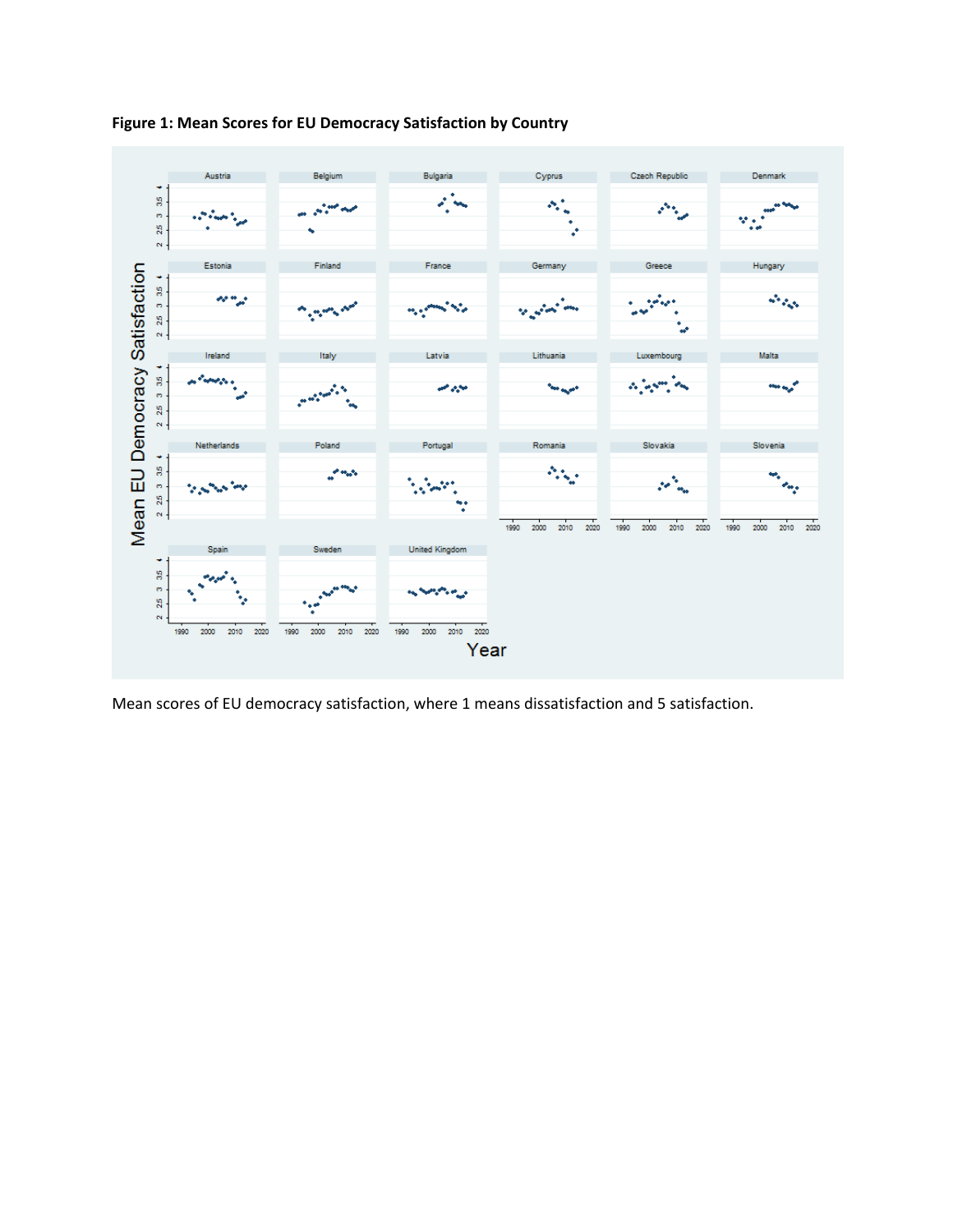



Mean scores of exclusive national identity, where 1 means exclusive national identity and 0 includes some element of a European identity.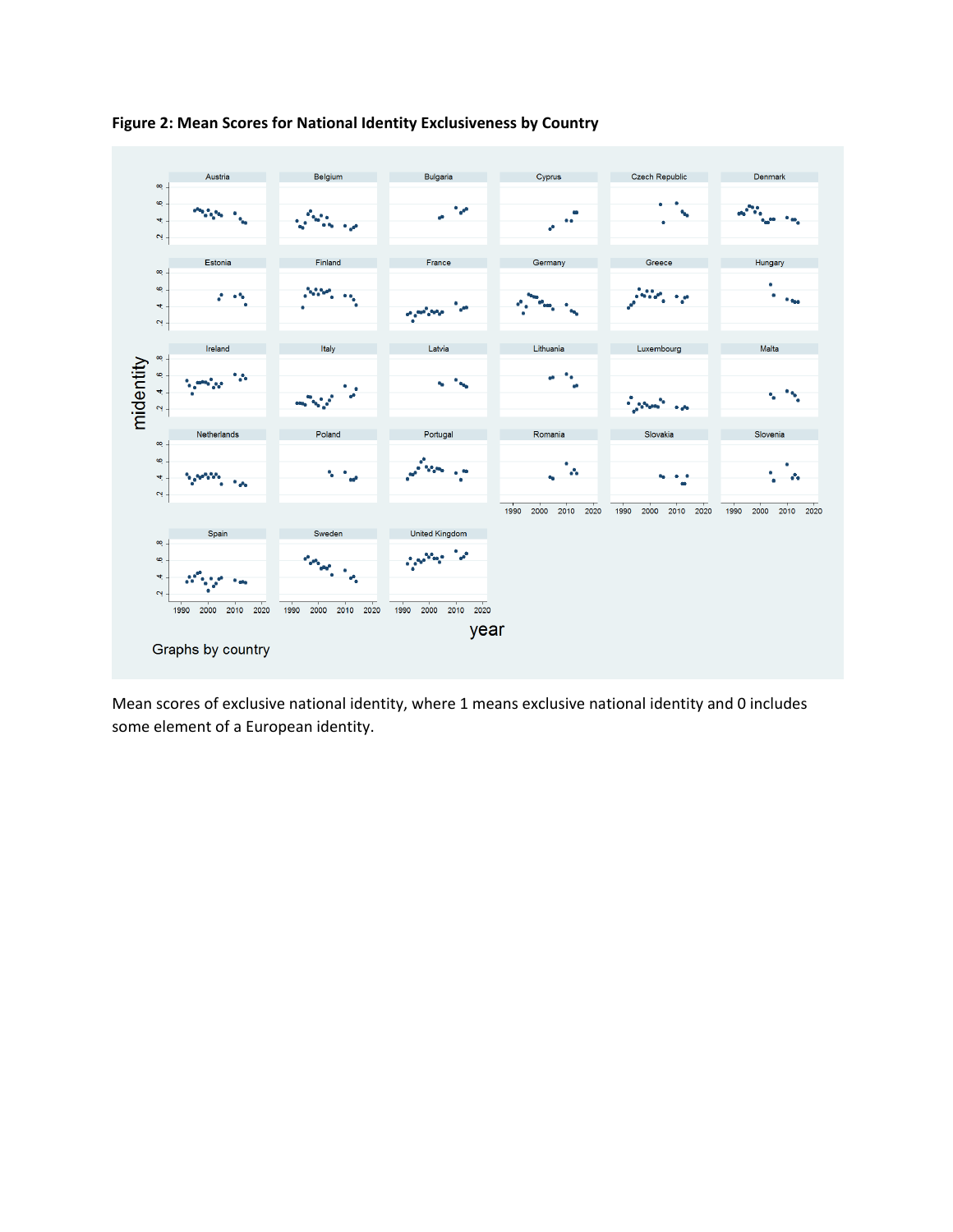



Mean scores of national economic forecasts, where 2 means negative and 6 positive expectations.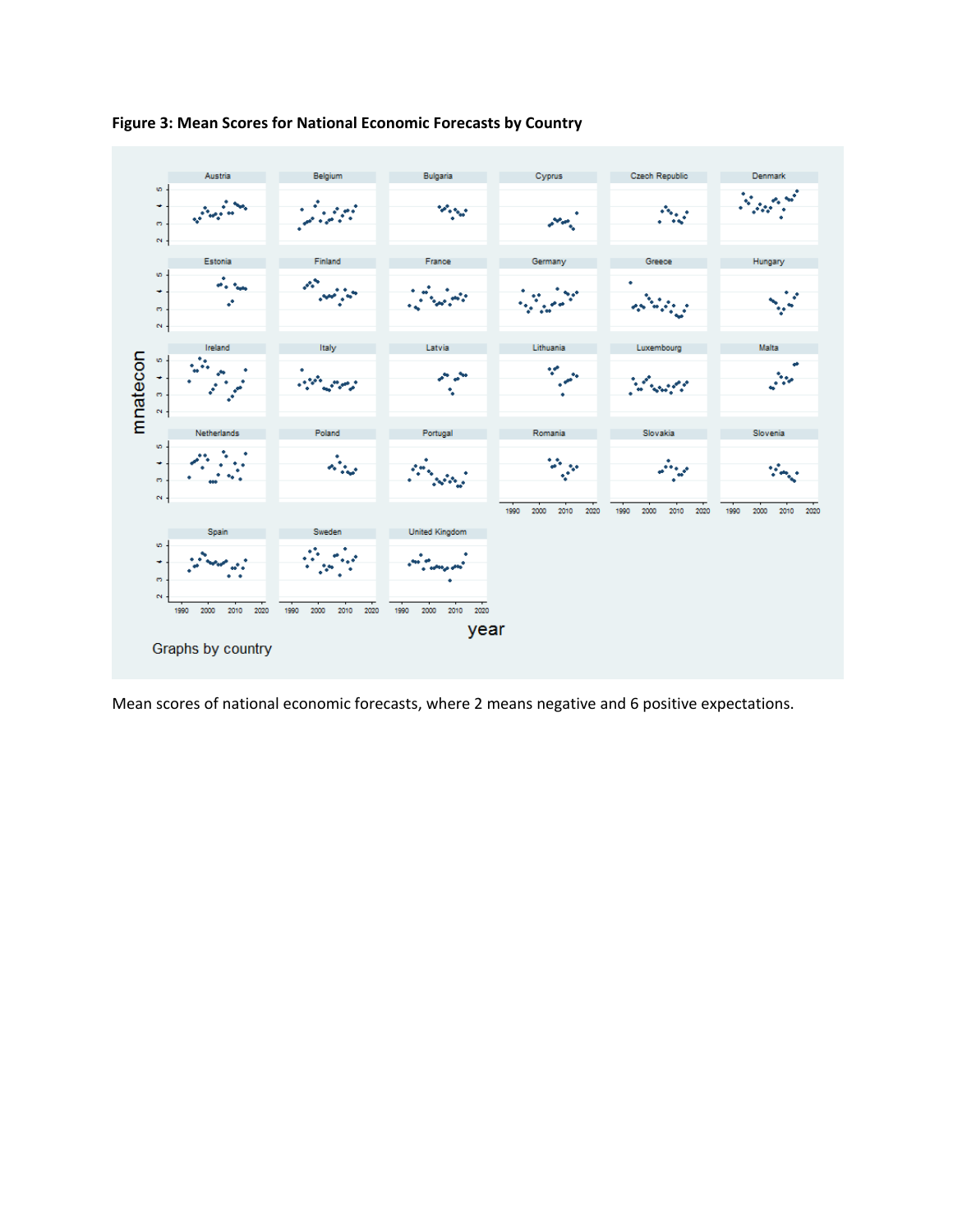### **Figure 4: Bivariate Relationships between EU Democracy Satisfaction and Economic Perceptions**

#### EU-6 1970s Enlargement





1980s Enlargement 1990s Enlargement



CEEC Enlargement



Based on multilevel analyses, where satisfaction with the EU is the dependent variable and the interaction between national economic forecasts and year constitutes the independent variables.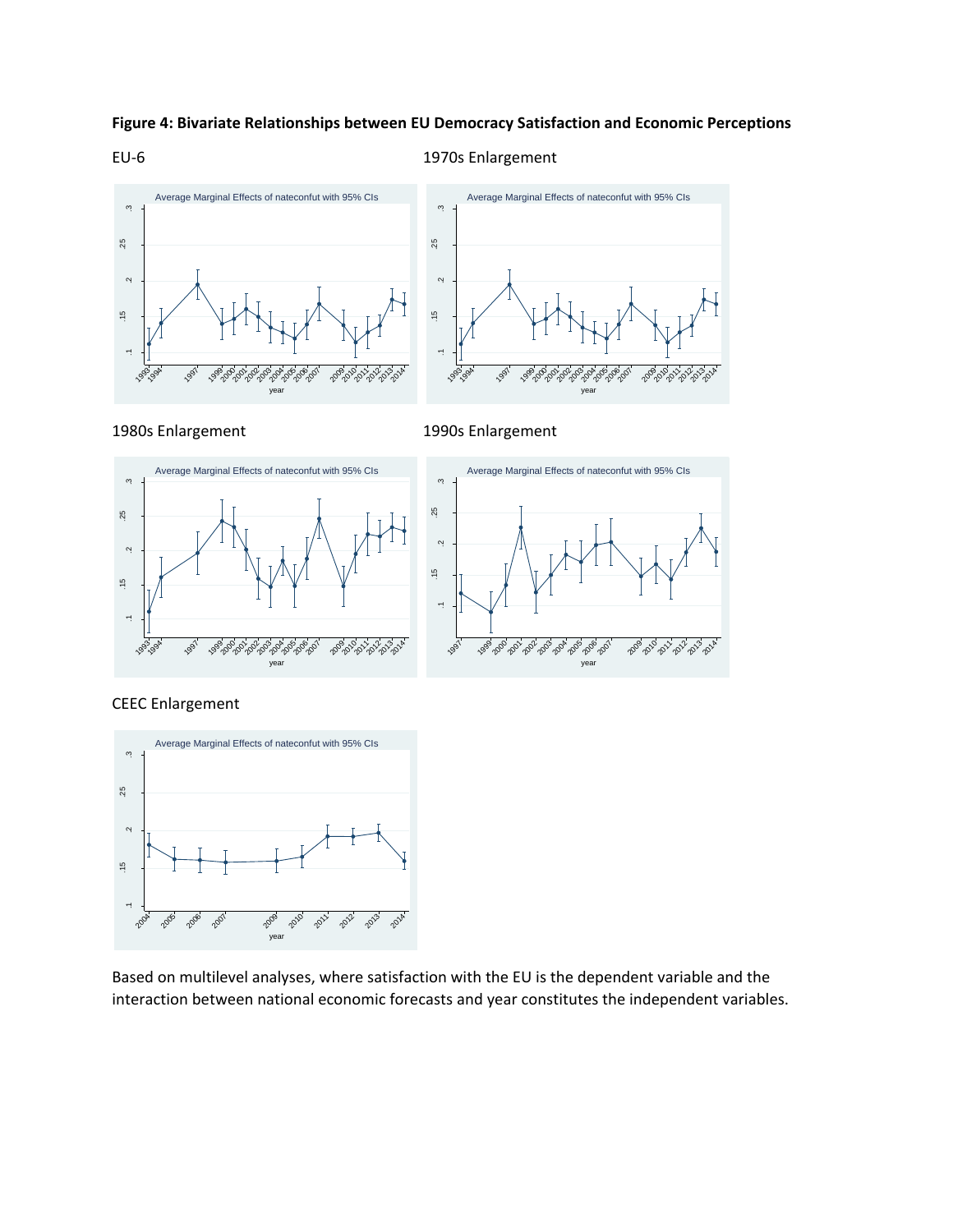### **Figure 5: Bivariate Relationships between EU Democracy Satisfaction and National Identity**

#### EU-6 1970s Enlargement





1980s Enlargement 1990s Enlargement



### CEEC Enlargement



Based on multilevel analyses, where satisfaction with the EU is the dependent variable and the interaction between exclusive national identity and year constitutes the independent variables.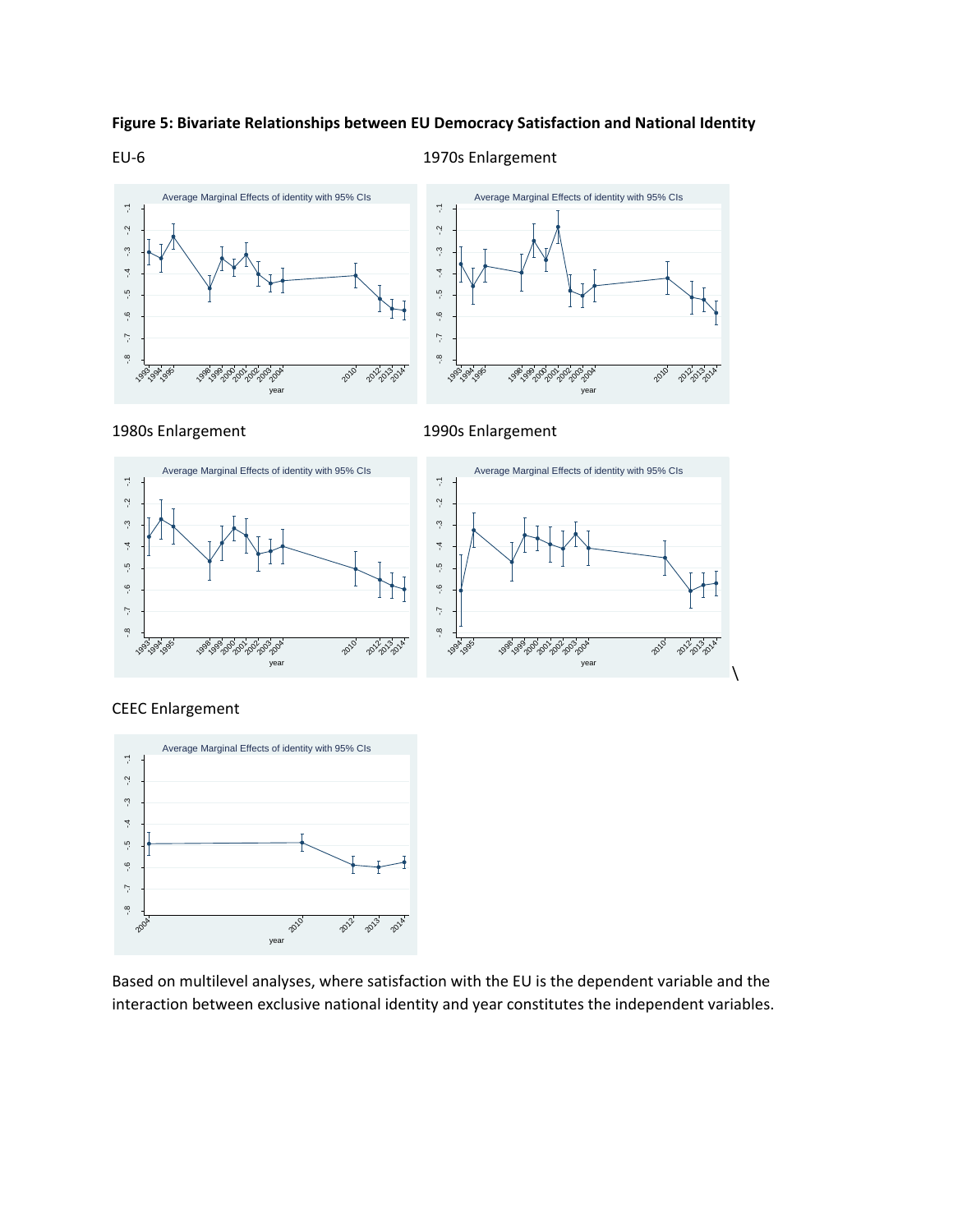# **Figure 6: EU Democracy Satisfaction with Economic Perceptions and Demographic Controls in Western and Eastern Europe**

#### Western Europe **Eastern Europe** Eastern Europe



# **Figure 7: EU Democracy Satisfaction with National Identity Exclusiveness and Demographic Controls in Western and Eastern Europe**

Western Europe **Eastern Europe** Eastern Europe



Based on multilevel analyses, where satisfaction with the EU is the dependent variable and the interaction between national economic forecasts and year (in Figure 6) and between exclusive national identity and year (in Figure 7) constitutes the independent variables along with controls for education, sex, left/right ideology groupings, age cohorts and occupational cohorts.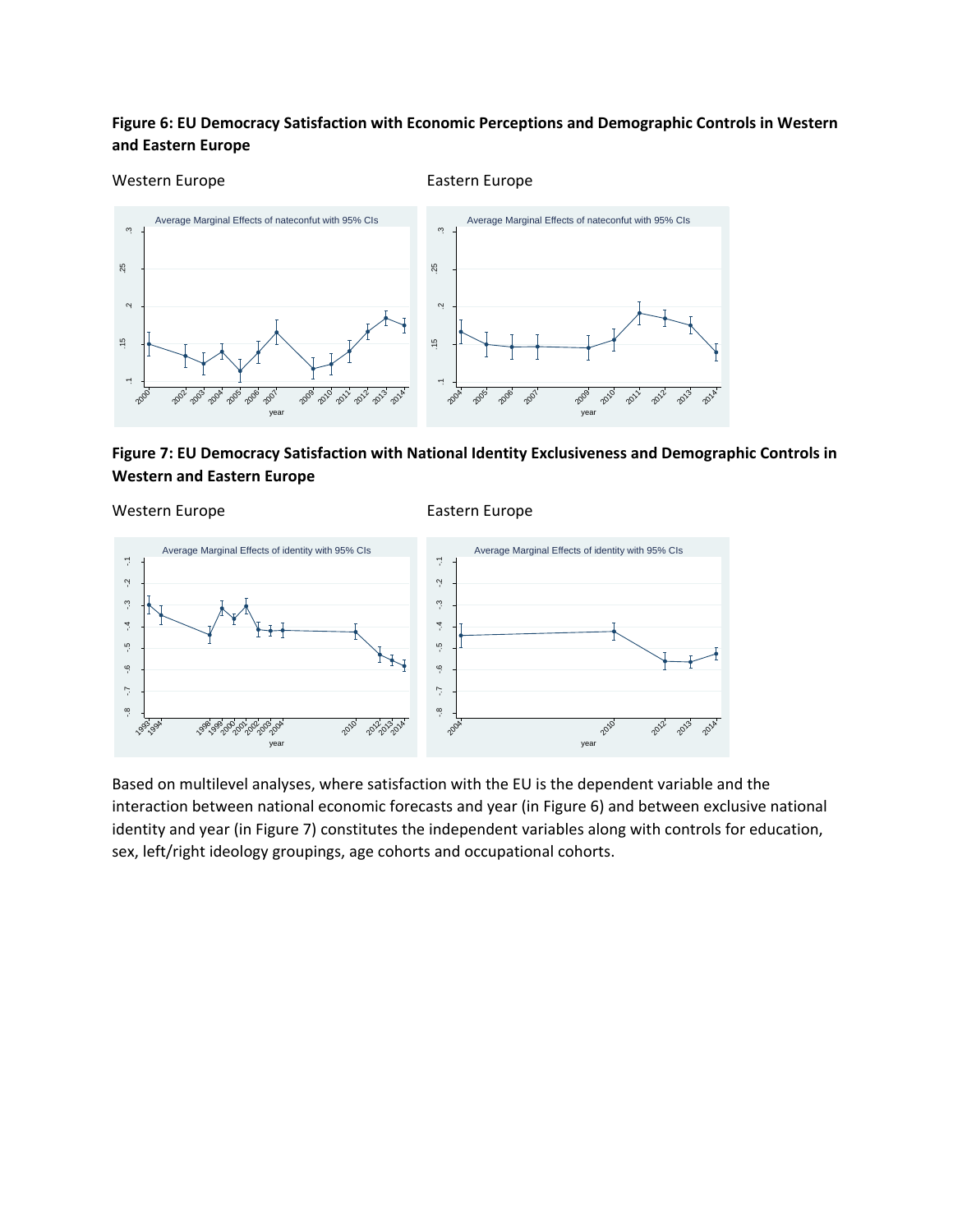# **Figure 8: EU Democracy Satisfaction with Economic Perceptions and Macro-Level Controls in Western and Eastern Europe**

Western Europe **Eastern Europe** Eastern Europe



# **Figure 9: EU Democracy Satisfaction with National Identity Exclusiveness and Macro-Level Controls in Western and Eastern Europe**

#### Western Europe **Eastern Europe** Eastern Europe



Based on multilevel analyses, where satisfaction with the EU is the dependent variable and the interaction between national economic forecasts and year (in Figure 8) and between exclusive national identity and year (in Figure 9) constitutes the independent variables along with controls for education, sex, left/right ideology groupings, age cohorts and occupational cohorts, personal economic forecasts, GDP per capita, unemployment, procedural quality, location in Eastern or Western Europe and (depending on the model) issue salience, frequency of political discussion, and perceptions of the EU as wasteful.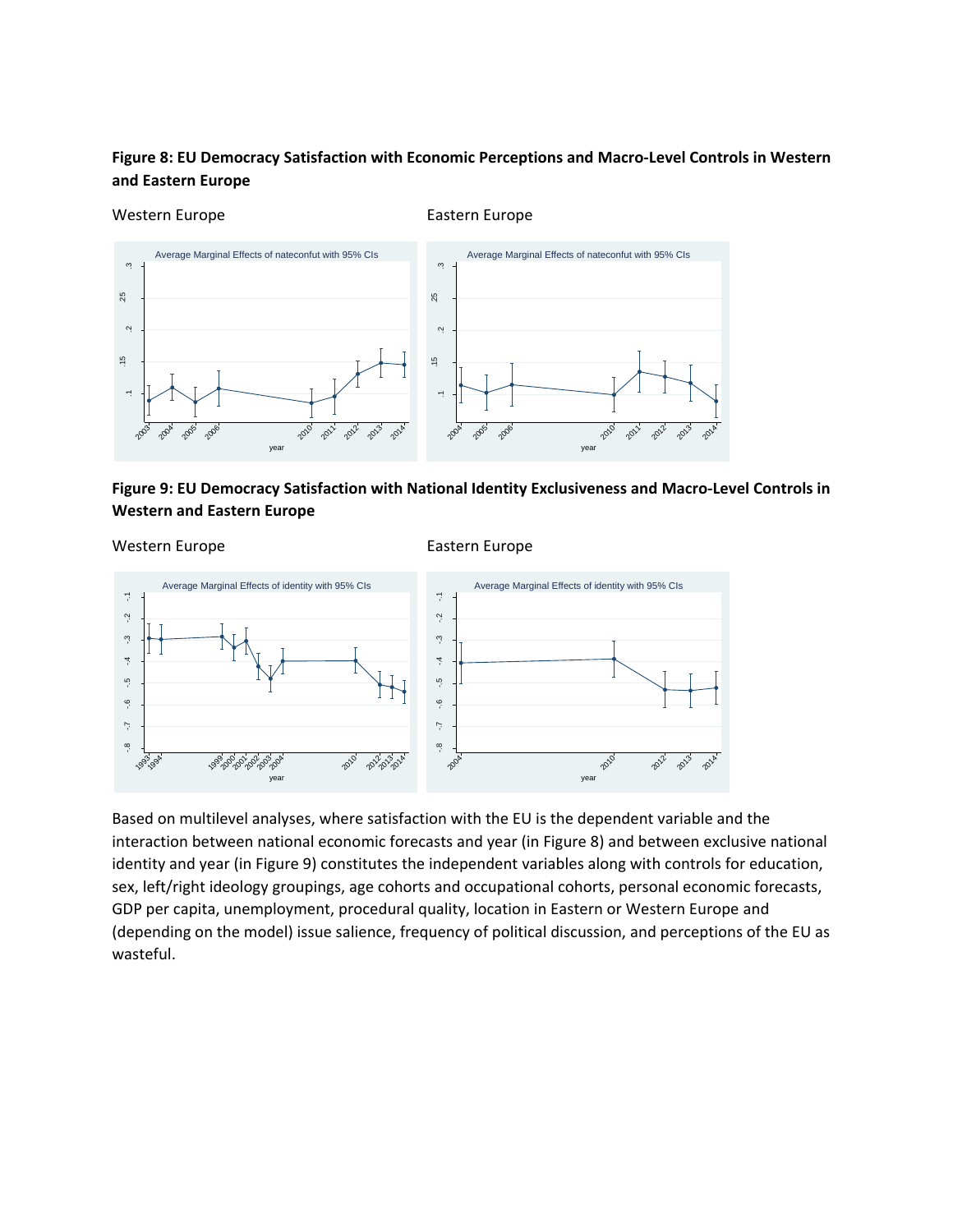### **References:**

- Armingeon, Klaus and Besir Ceka. 2014. "The Loss of Trust in the European Union during the Great Recession Since 2007: The role of heuristics from the national political system" *European Union Politics*. 15(1): 82-107.
- Brewer Marilyn B. 1996. "When Contact Is Not Enough: Social Identity and Intergroup Cooperation" *International Journal of Intercultural Relations.* 20(3-4): 291–303.
- Brewer, Marilyn B. 2001. "Ingroup Identification and Intergroup Conflict" in Richard D. Ashmore, Lee Jussim, and David Wilder (eds.) *Social Identity, Intergroup Conflict, and Conflict Resolution*. New York, NY. Oxford University Press.
- Brinegar, Adam, Seth Jolly, and Herbert Kitschelt. 2004. "Varieties of Capitalism and Political Divides over European Integration" in Gary Marks and Marco Steenbergen (eds.) *European Integration and Political Conflict*. Cambridge, England: Cambridge University Press.
- Druckman, James N. 2004. "Political Preference Formation: Competition, Deliberation, and the (Ir)relevance of Framing Effects" *American Political Science Review.* 98(4): 671-686.
- Druckman, James N. and Michael Parkin. 2005. "The Impact of Media Bias: How Editorial Slant Affects Voters" *Journal of Political Science*. 67(4): 1030-1049.
- Duch, Raymond and Michael Taylor. 1997. "Economics and the Vulnerability of the Pan-European Institutions" *Political Behavior*. 19(1): 65-80.
- Eichenberg, Richard C. and Russell J. Dalton. 1993. "Europeans and the European Community: The Dynamics of Public Support for European Integration" *International Organization*. 47(4): 507-534.
- Eichenberg, Richard and Russell J. Dalton. 2007. "Post-Maastricht Blues: The Transformation of Citizen Support for European Integration, 1973–2004" *Acta Politica*. 42(2–3): 128–52.
- Eisenstadt, Shmuel Noah and Bernhard Giesen. 1995. "The Construction of Collective Identity" *Archives European Journal of Sociology*. 36(1): 72-102.
- De Grauwe, Paul. 2013. "Design Failures in the Eurozone: Can They Be Fixed?" *London School of Economics and Political Science*. Discussion Paper Series No. 57.
- Fligstein, Neil, Alina Polyakova, and Wayne Sandholtz. 2012. "European Integration, Nationalism and European Identity" *Journal of Common Market Studies*. 50(1): 106-122.
- Fligstein, Neil and Alina Polyakova. 2016. "Is European Integration Causing Europe to Become More Nationalist? Evidence from the 2007-9 Financial Crisis" *Journal of European Public Policy*. 23(1): 60-83.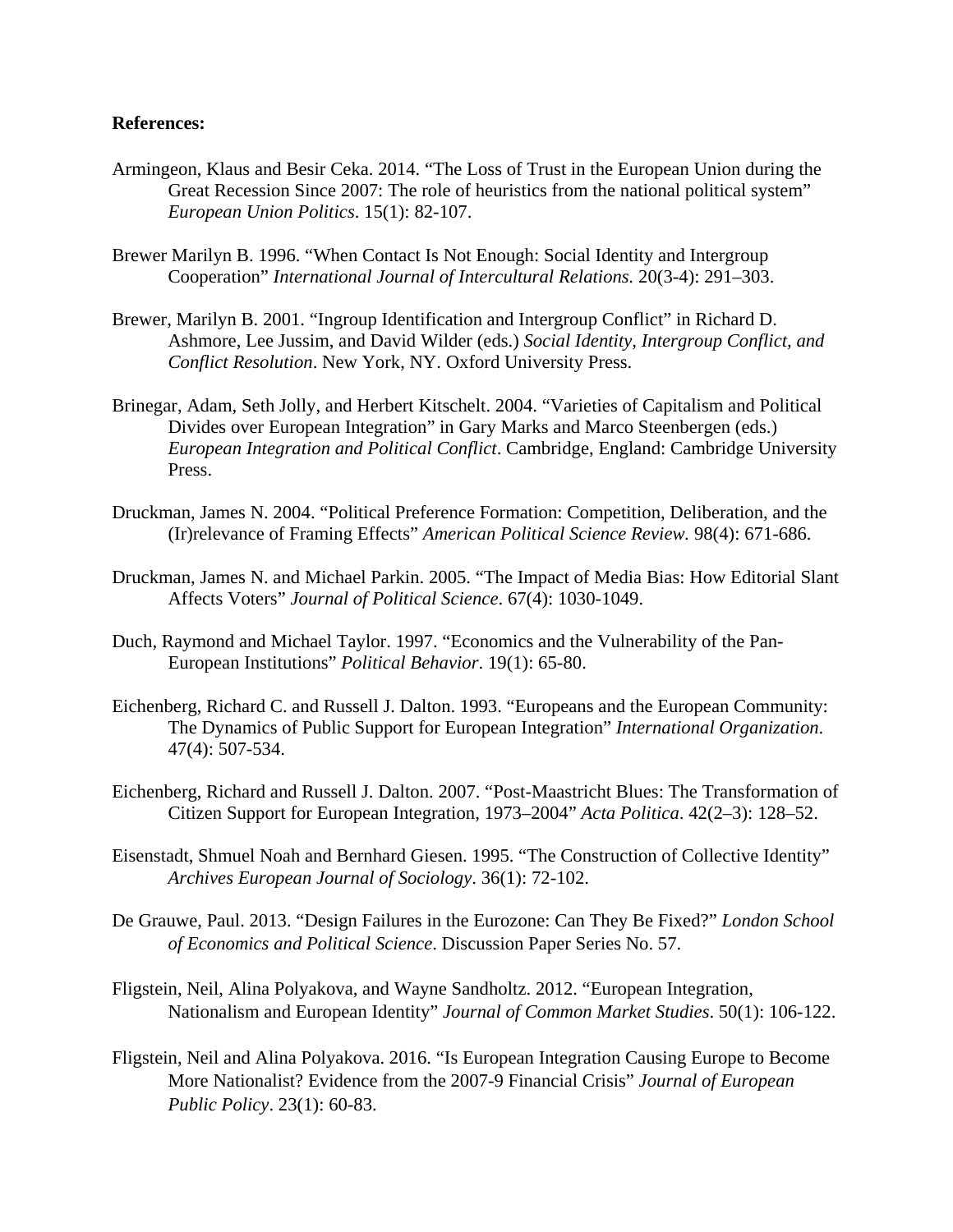- Fowler, James H. and Cindy D. Kam. 2007. "Beyond the Self: Social Identity, Altruism, and Political Participation" *The Journal of Politics*. 69 (3): 813-827.
- Gabel, Matthew and Harvey Palmer. 1995. "Understanding Variation in Public Support for European Integration" *European Journal of Political Research*. 27(3): 3-19.
- Gabel, Matthew. 1998. "Economic Integration and Mass Politics: Market Liberalization and Public Attitudes in the European Union" *American Journal of Political Research*. 42(3): 936-953.
- Gabel, Matthew. 2001. "Divided Opinion, Common Currency: The Political Economy of Public Support for EMU" in Barry Eichengreen and Jeffry A. Frieden (eds.) *The Political Economy of European Monetary Unification* (2<sup>nd</sup> ed). Boulder, CO: Westview Press.
- Green, Donald P., Bradley Palmquist and Eric Schickler. 2004. *Partisan Hearts and Minds: Political Parties and the Social Identities of Voters*. New Haven, CT. Yale University Press.
- Hardin, Russell. 1995. *One for All: The Logic of Group Conflict*. Princeton, NJ: Princeton University Press.
- Hooghe, Liesbet, Jing Jing Huo and Gary Marks. 2007. "Does Occupation Shape Attitudes on Europe? Benchmarking Validity and Parsimony" *Acta Politica*. 42: 329-351.
- Kaufmann, Daniel, Aart Kraay, and Massimo Mastruzzi. 2010. "The Worldwide Governance Indicators" The World Bank Development Research Group. (http://info.worldbank.org/governance/wgi/resources.htm)
- Meguid, Bonnie M. and Éric Bélanger. 2008. "Issue Salience, Issue Ownership, and Issue-Based Vote Choice" *Electoral Studies*. 27(3): 477-491.
- Monroe KR, Hankin J and Van Vechten RB (2000) "The psychological foundations of identity politics" *Annual Review of Political Science* 3(1): 419–447.
- Polyakova, Alina and Neil Fligstein. 2012. "European Integration, Nationalism and European Identity" *Journal of Common Market Studies*. 50 (1) 106-122.
- Reeskens, Tim and Marc Hooghe. 2010. "Beyond the Civic-Ethnic Dichotomy: Investigating the Structure of Citizenship Concepts across Thirty-Three Countries" *Nations and Nationalism*. 16(4): 579-597.